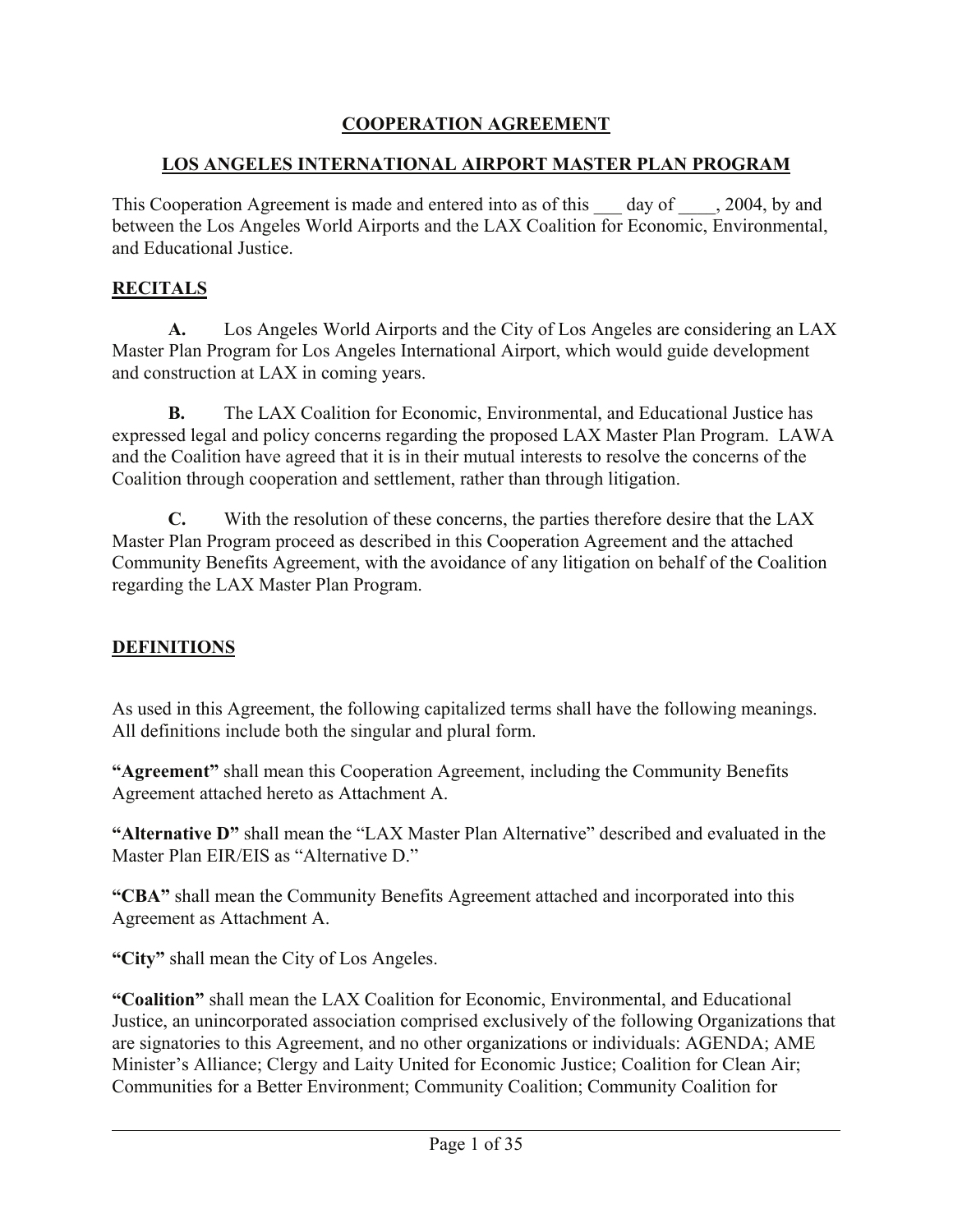Change; Environmental Defense; Inglewood Coalition for Drug and Violence Prevention; Inglewood Democratic Club; Lennox Coordinating Council; Los Angeles Alliance for a New Economy; Los Angeles Council of Churches; Nation of Islam; Natural Resources Defense Council; Physicians for Social Responsibility Los Angeles; Service Employees International Union Local 347; and Teamsters Local 911.

# **"Coalition Representative"** shall have the meaning set forth in Section III.E.

**"FAA"** shall mean the Federal Aviation Administration.

**"FAA Approval"** or **"FAA Determination"** with respect to LAWA's funding of any of the programs and/or activities contemplated by this Agreement shall mean a determination by the FAA obtained pursuant to the processes described in Section II.D.

**"General Fund"** shall mean the City of Los Angeles fund for deposit of general receipts, which are not restricted, such as property, sales, and business taxes and various fees; also functions as a set of subfunds (primarily by departments) to track appropriations and expenditures.

**"LAWA"** shall mean Los Angeles World Airports.

**"LAX Master Plan"** shall mean the document approved by the City Council as a strategic framework for future improvements at LAX through 2015.

**"LAX Master Plan Program"** shall mean the entire program that comprises the initial approval by both the City Council and the FAA in its Record of Decision (ROD), and subsequent implementation of the LAX Master Plan Alternative D, including the initial approval of all entitlements and other actions in conjunction with the City Council's approval of the LAX Master Plan, including, but not limited to, the following:

- LAX Master Plan;
- $\bullet$  LAX Plan:
- LAX Specific Plan;
- other associated general plan amendments;
- LAX Zone and zone changes;
- Tentative Tract Map Nos. 54407, 54408 and 54409;
- LAX Master Plan EIR/EIS;
- Mitigation Monitoring and Reporting Program (MMRP) for the Master Plan EIR/EIS;
- CEQA findings;
- Statement of Overriding Considerations;
- Land Use Findings;
- Conceptual Approval of the Draft Relocation Plan;
- $\bullet$  Airport Layout Plan (ALP);
- Record of Decision (ROD) approved by the FAA for the ALP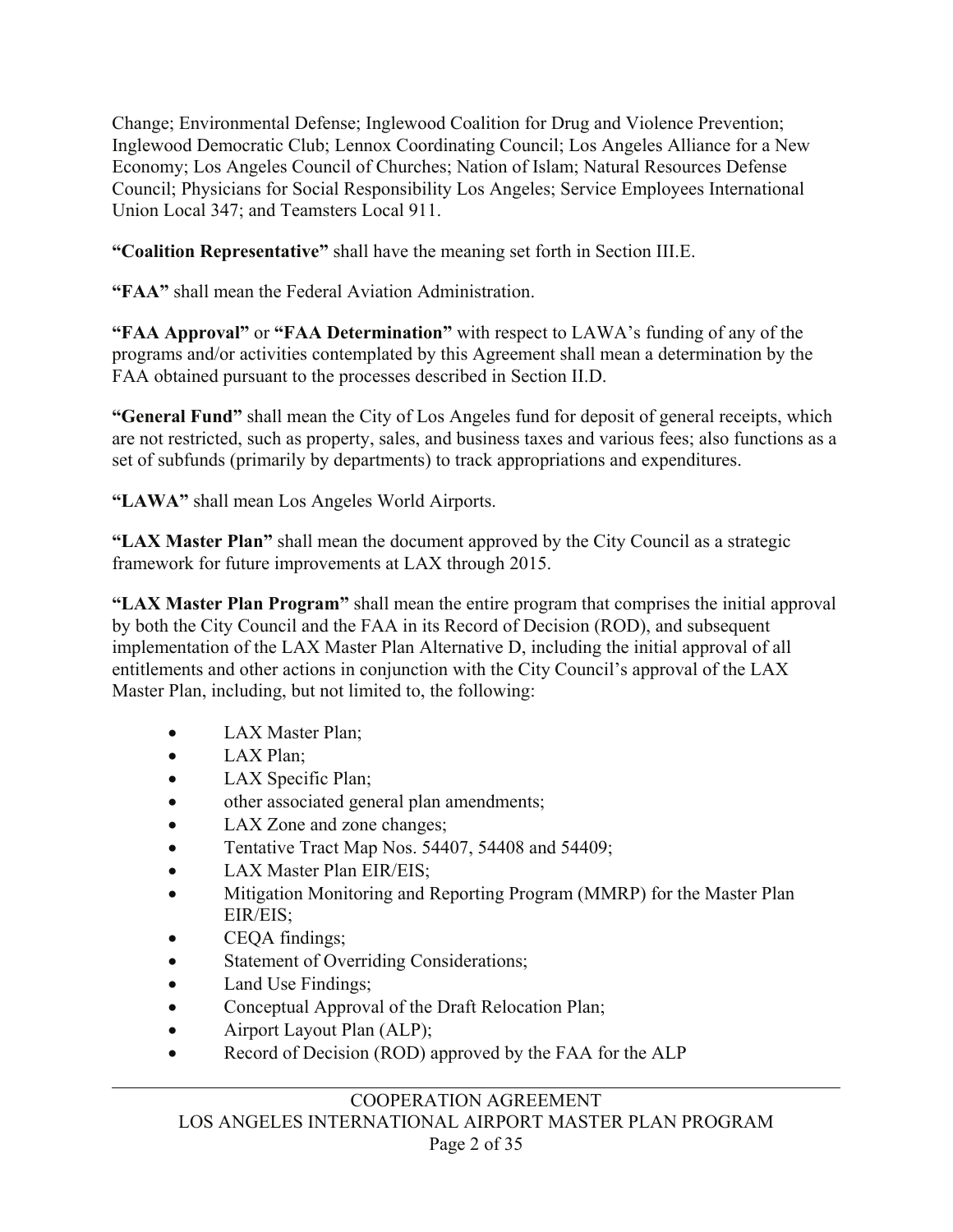- ALUC override findings; and
- ALUC inconsistency determination override approvals.

The LAX Master Plan Program shall also include subsequent LAWA and/or City Council approvals of all entitlements and other actions for any of the specific project components and activities that implement the LAX Master Plan Alternative D.

With respect to the initial approval, the term LAX Master Plan Program shall refer to and include only the general framework of Alternative D that is encompassed within the LAX Master Plan. With respect to the subsequent approval of specific projects, the term LAX Master Plan Program shall refer to and include all Alternative D projects and any modified or substitute projects approved by LAWA and/or the City Council, so long as the projects are substantially consistent with Alternative D.

With respect to the FAA's ROD, the ROD shall refer to the documents comprising the FAA's final record of decision approving the ALP, including, but not limited to, the agency actions constituting the basis for the Clean Air Act general and transportation conformity determination, the Endangered Species Act biological opinion of no jeopardy, and the Coastal Zone Management Act consistency determination and consistency certification.

**"Master Plan EIR/EIS"** shall mean the "Final Environmental Impact Report (FEIR) [State Clearinghouse No. 1997061047] for the Los Angeles International Airport (LAX) Proposed Master Plan Improvements," dated April 2004, as supplemented by one or more EIR Addenda prior to certification of the EIR by the City Council, and the Final Environmental Impact Statement (EIS) approved by the FAA in connection with its approval of the Airport Layout Plan.

**"Organization"** shall mean each entity that is a member of the Coalition as defined above. Obligations of an Organization shall be obligations only of: (1) the Organization itself, as distinct from its member organizations or any natural persons; and (2) staff members or members of the board of directors of the Organization when authorized to act on behalf of the Organization.

**"Party"** shall mean the Coalition and/or LAWA.

**"Released Claims"** shall mean any and all state and/or federal law based suits, petitions, claims, causes of action, actions challenging the sufficiency or legal validity of the LAX Master Plan Program and/or associated environmental documents. Released Claims shall not include any claim seeking enforcement or interpretation of this Agreement, nor shall it include the Coalition submitting comments on project-specific draft Environmental Impact Reports.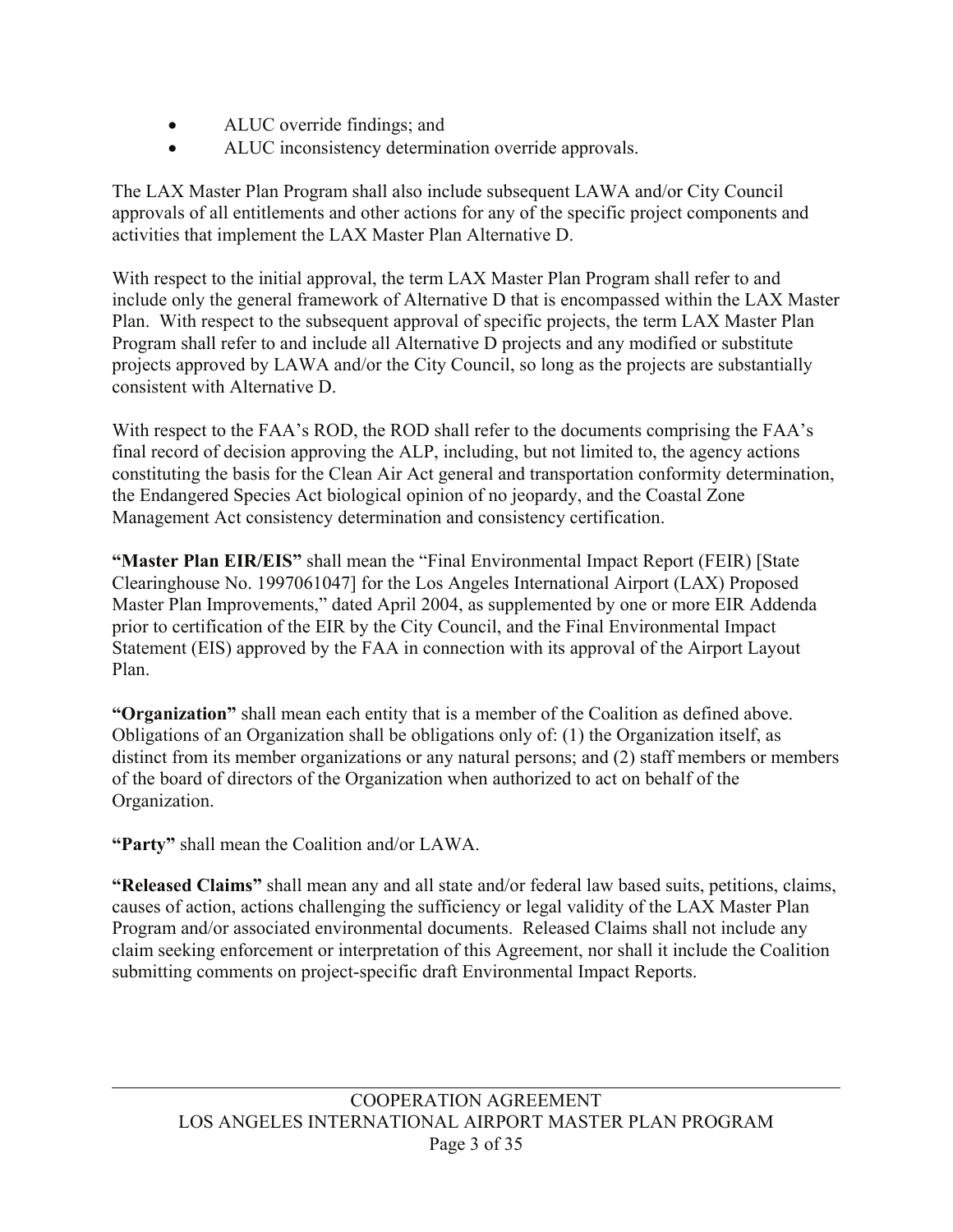### **AGREEMENT**

NOW, THEREFORE, in consideration of the mutual covenants, promises and undertakings set forth herein and other consideration, the receipt and adequacy of which the Parties hereby acknowledge, the Parties agree as follows:

## **SECTION I: AGREEMENT OVERVIEW**

 **A. Offer to Compromise.** This Agreement is an offer to compromise pursuant to California Evidence Code Section 1152, made without admission of liability, to avoid litigation.

**B. Recitals True and Correct.** The above recitals are true and correct and are hereby incorporated as a part of this Agreement.

 **C. Mutual Consideration.** The Coalition's commitment to abide by terms of this Agreement is consideration for the LAWA's commitments to abide by terms of this Agreement. LAWA's commitments to abide by terms of this Agreement are consideration for the Coalition's commitment to abide by terms of this Agreement.

**D.** Agreement Lawful and Enforceable. All Parties agree that this Agreement is lawful, enforceable, and binding on all Parties; agree to waive any challenges to the enforceability of this Agreement; and agree not to either affirmatively or by way of defense seek to invalidate or otherwise avoid application of the terms of this Agreement in any judicial action or proceeding.

 **E. Incorporation of Community Benefits Agreement.** The CBA, which is attached as Attachment A., is incorporated into this Agreement.

**F. Headings Not Limiting.** Section and subsection headings contained herein are included for convenience only and shall not be deemed to govern, limit, modify or in any manner affect the scope, meaning or intent of the provisions of any section or subsection herein.

**G. Term of Agreement.** This Agreement shall be operative from the date of its approval by the parties through December 31, 2015 or until the conclusion of the LAX Master Plan Program, whichever comes later, except that this Agreement shall expire under any circumstance by December 31, 2020.

**H. No City Expenditure Required.** Under no circumstances may any of LAWA's obligations under this Agreement require any expenditure from the City's General Fund or any other City-controlled source of funds.

**I. No Third-Party Beneficiaries.** This Agreement has no third party beneficiaries and no one other than the Parties shall have any rights to enforce any of the obligations created in this Agreement.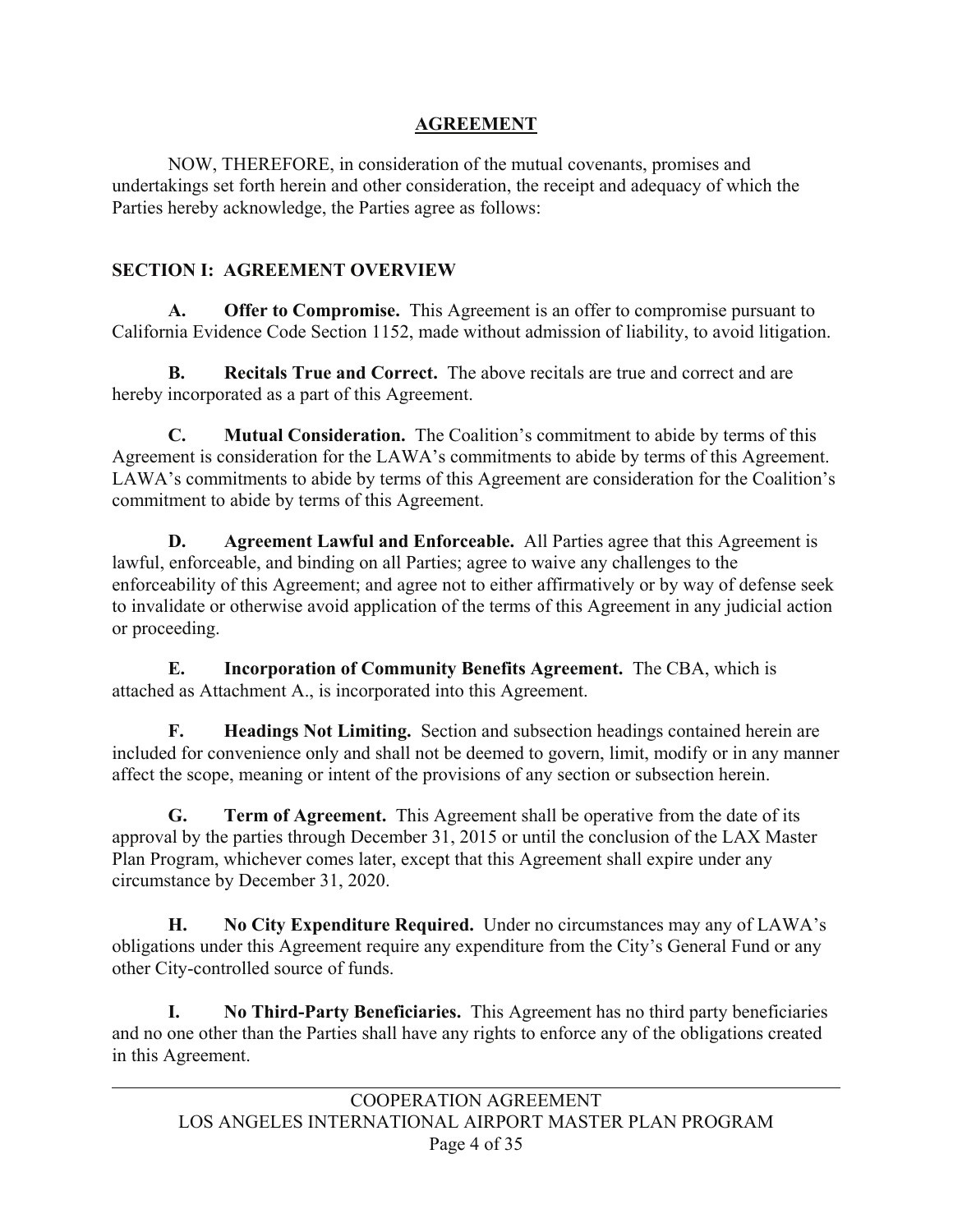# **SECTION II: LAWA COMMITMENTS AND OBLIGATIONS**

 **A. LAX Master Plan Program Consistent With Agreement.** LAWA shall take all action required of it by this Agreement, and shall take no action regarding the LAX Master Plan Program or to implement the LAX Master Plan Program that conflicts with terms of this Agreement. LAWA shall include in contracts, leases, license and permitting agreements any and all provisions necessary to make applicable requirements of this Agreement legally effective with regard to contractors, subcontractors, lessees, licensees and permittees.

**B. Responsible Official.** LAWA shall identify an official within LAWA who will be responsible for monitoring the performance of each program or activity that LAWA is obligated to perform under this Agreement. In LAWA's sole discretion, one or more of these programs or activities may be added to the LAX Master Plan's Mitigation Monitoring and Reporting Program (MMRP) and monitoring of performance for these programs or activists may be carried our under the MMRP.

**C. Deficient Performance by Third Party.** If the LAWA official or division responsible for monitoring any program or activity contemplated by this Agreement to be carried out by a contractor or third party determines that performance by the contractor or third party is deficient that determination shall be immediately transmitted to LAWA's Director, who shall transmit that determination to the Coalition Representative. LAWA may withhold further funding for the program or activity until appropriate safeguards have been implemented to allow achievement of satisfactory performance.

**D.** Regulatory Prohibitions. Notwithstanding any provision of this Agreement, LAWA shall not be required to make expenditures or take actions (i) that are prohibited by an FAA Determination or any other regulatory authority, or (ii) for which the FAA or any other federal agency makes a determination that the expenditures or actions will result in withholding or demand for remittance of federal funds. When such a determination is made, LAWA shall fulfill requirements of this Agreement consistent with the FAA Determination and the determination of any other regulatory authority.

In order to secure an FAA approval or FAA determination regarding LAWA's use of airport revenues to fund any new program or programs specified in the CBA:

**1.** LAWA and the Coalition will jointly prepare and LAWA will present a letter to the FAA requesting an advisory opinion on the whether the use by LAWA of airport revenue for a specific CBA program or programs is an acceptable use of airport revenues under existing statutes, regulations and FAA policy guidance. The letter will request that, if the FAA determines the use of airport revenues for a specific program or programs is not acceptable, the FAA include in its written advisory opinion the grounds upon which the Agency has determined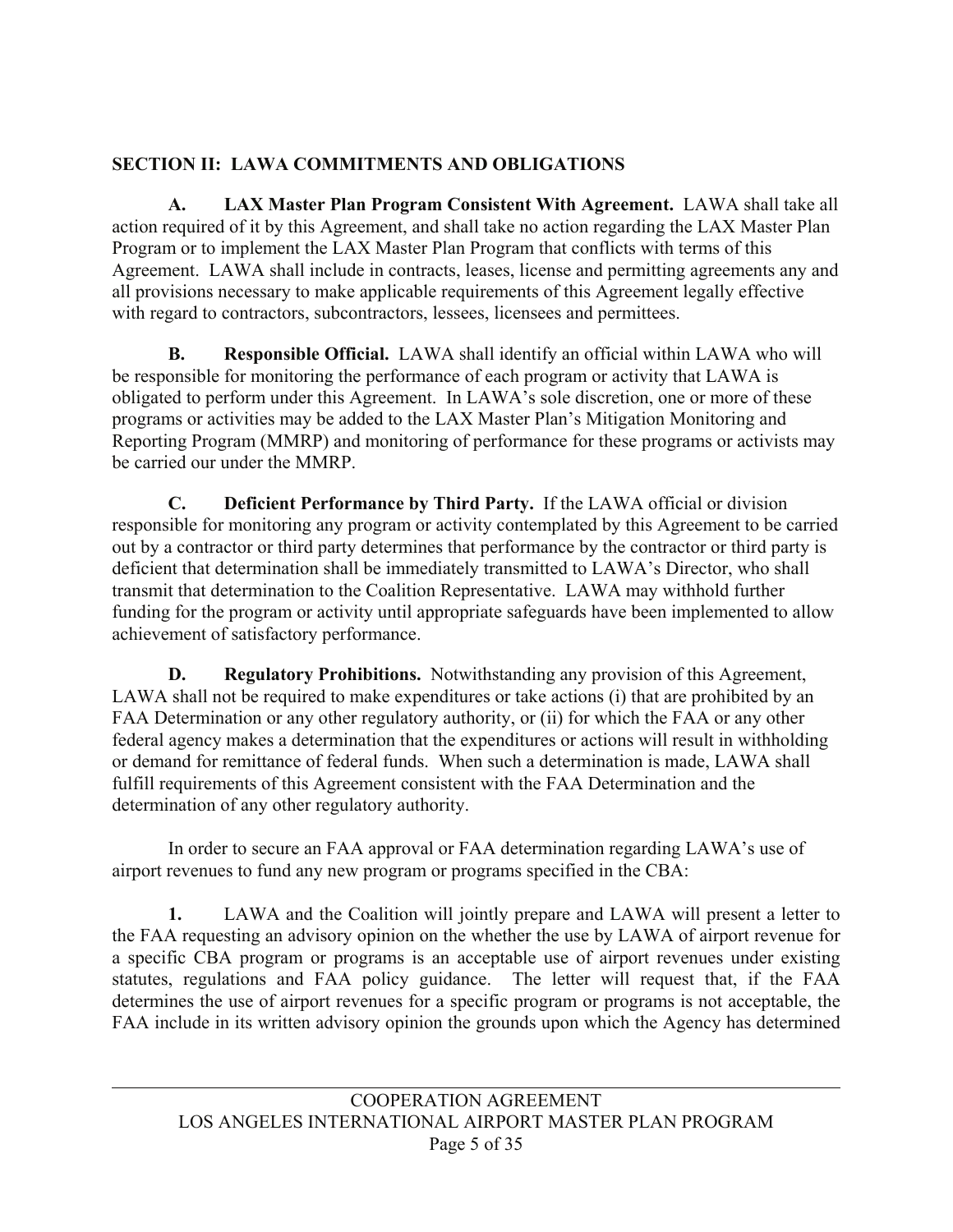that the use of airport revenues for the proposed program or programs would constitute revenue diversion or other impropriety under existing statutes, regulations or policy guidance.

**2.** If the FAA's advisory opinion indicates that use of airport revenues for any particular program would constitute revenue diversion or other impropriety, then LAWA, with the Coalition's consent, will take the following actions, in the following order:

**(a)** revise the program and/or request in order to meet the FAA criteria;

**(b)** provide further arguments in support of eligibility in a petition to FAA seeking a final agency determination on the use of airport revenue for the project; or

**(c)** roll-over the funding to another program if the CBA provides for that procedure.

**E. Limitation on Use of Funds.** No funds provided by or through LAWA under the terms of this Agreement shall be used for religious or political purposes.

# **SECTION III: COALITION COMMITMENTS AND OBLIGATIONS.**

 **A. Coalition Actions Related to the LAX Master Plan Program.** The Coalition shall take all actions required of it by this Agreement. All obligations, powers, rights, and responsibilities of the Coalition under this Agreement shall be obligations, powers, rights and responsibilities of each Organization.

**B.** Release of Claims. The Coalition hereby waives, releases, and forever discharges LAWA and the FAA from all Released Claims in full and final settlement of the Released Claims.

 **C. Covenant Not to Bring Any Released Claim.** The Coalition covenants that it will not file, prosecute, bring, or advance any suit, claim, or legal action of any kind against LAWA or the FAA based upon any Released Claim.

 **D. Defense Against Released Claims.** This Agreement may be pleaded as a defense to, and may be used as the basis for an injunction against, prosecution of any Released Claim against LAWA or the FAA.

 **E. Coalition Representative.** The Coalition shall designate one individual as the "Coalition Representative" authorized to speak or act on behalf of the Coalition for all purposes under this Agreement. The Coalition Representative may designate one or more assistants to assist the Representative in speaking or acting on behalf of the Coalition with respect to any specific program or activity or any other matter. The Coalition shall provide LAWA with contact information for the Coalition Representative upon request made to the addresses listed in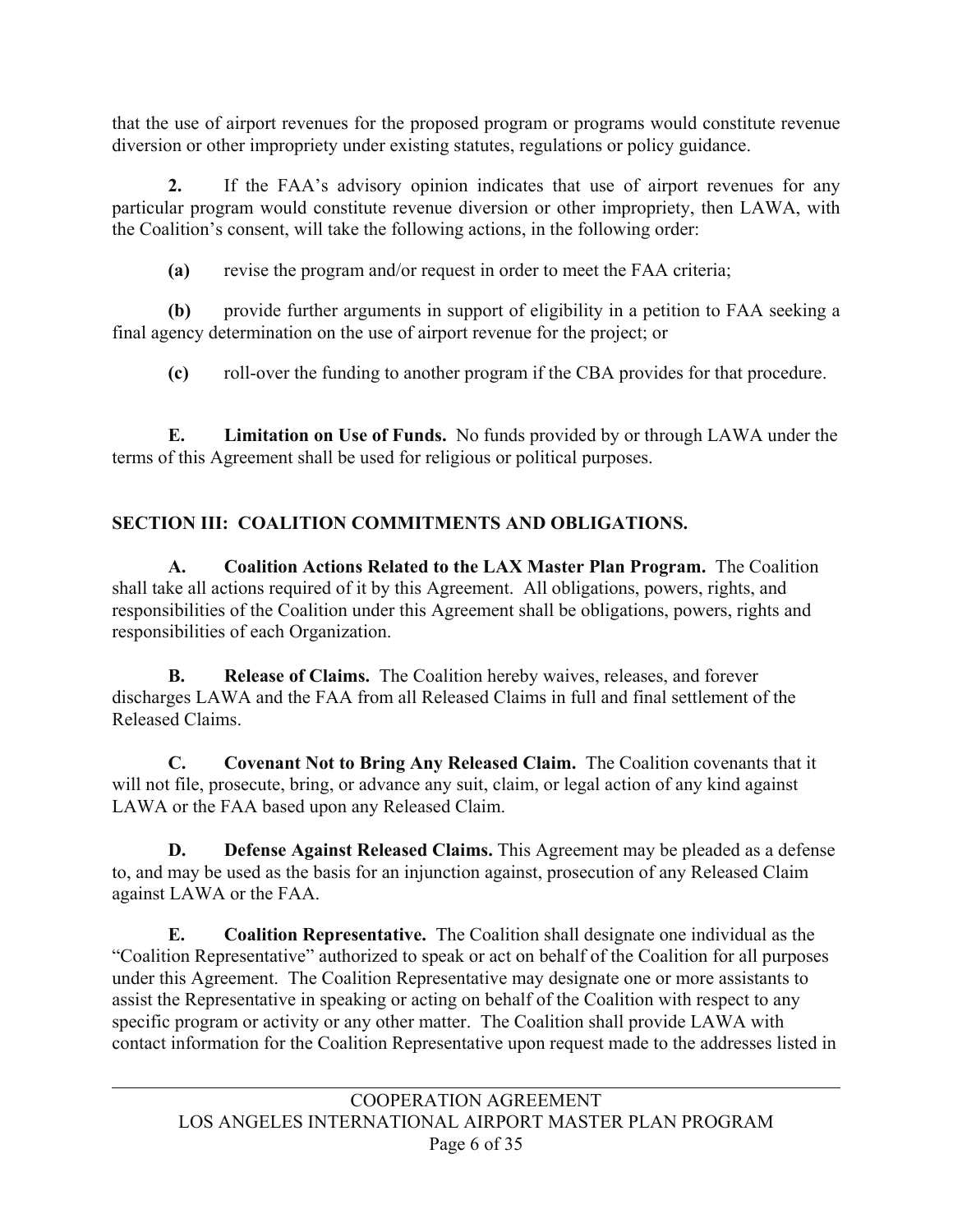the "Notice" section below. Each Organization may be contacted through the Coalition addresses set forth in the "Notice" section below.

# **SECTION IV: ENFORCEMENT.**

# **A. Coalition's Enforcement of LAWA's Obligations.**

**1. Default.** Failure by LAWA to perform any term or provision of this Agreement, if not cured, shall constitute a default under this Agreement.

 **2. Sixty-Day Right to Cure.** If the Coalition believes that LAWA is in default of this Agreement, the Coalition Representative shall provide written notice to LAWA of the alleged default; offer to meet and confer in a good-faith effort to resolve the issue; and provide LAWA sixty days to cure the alleged default commencing at the time of the notice. Any notice given pursuant to this provision shall specify the nature of the alleged default, and, where appropriate, the manner in which the alleged default satisfactorily may be cured.

**3.** Mediation. To the extent that there is any disagreement regarding the adequacy of performance of LAWA's obligations under this Agreement, the Parties will first attempt to resolve the disagreements, at the regularly scheduled implementation meetings. If the meetings are unable to resolve any disagreement(s), either of the parties may request mediation of the disagreement(s). LAWA shall pay the reasonable costs of a mediator for the dispute resolution, and each Party will bear its own fees and other costs, if any.

 **4. Remedies.** In the event that LAWA is allegedly in default under the terms of this Agreement, then the Coalition may elect, in its sole and absolute discretion, to waive the default or to pursue any of the following remedies: (1) binding arbitration, as described in this section; or (2) judicial remedies, as described in this section. These remedies may be pursued only after exhaustion of the sixty-day right to cure period and participation in the regularly scheduled implementation meeting processes described above, except where an alleged default may result in irreparable injury, in which case the Coalition may immediately pursue the remedies described in this Section IV.A.

 **(i). Binding Arbitration.** The Coalition may pursue binding arbitration to enforce any term of this Agreement that has allegedly been breached. The Coalition may seek arbitration relief ordering, and the arbitrator shall have the power to order, affirmative equitable and/or affirmative injunctive relief, temporary or permanent, requiring LAWA to comply with this Agreement. The Coalition shall not seek arbitration relief ordering, and the arbitrator shall not have the power to order, LAWA to cease or suspend any operations of LAX, to cease or suspend implementation of the LAX Master Plan Program, or to cease or suspend any other LAWA program or activity. The Coalition shall not seek arbitration relief directing, and the arbitrator shall not have power to direct, LAWA to undertake any program or action except for those programs or actions provided for by this Agreement. The Coalition shall not seek arbitration relief awarding, and the arbitrator shall not have power to award, any money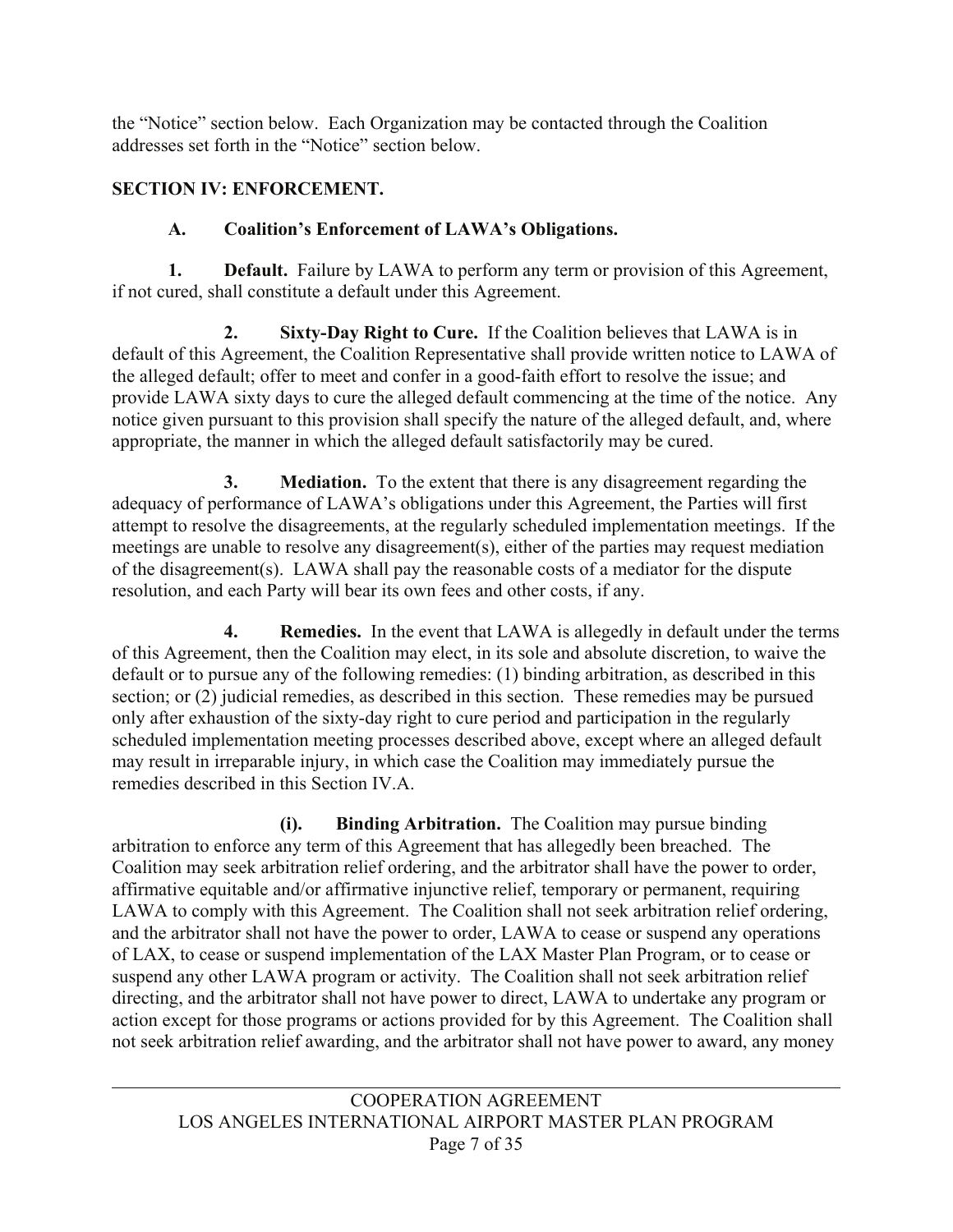damages, although to the extent that funds may be required to be expended by LAWA to comply with its obligations under this Agreement, the arbitrator shall have power to compel LAWA to expend those funds. The arbitrator may order termination for breach of this Agreement if LAWA is found to be in default of this Agreement. Arbitration shall be conducted in Los Angeles, California, under the rules of the American Arbitration Association. LAWA shall pay the costs of the arbitrator. Each Party shall bear its own fees and other costs.

 **(ii). Court Action.** The Coalition may file a claim in the Los Angeles Superior Court to enforce any term of this Agreement that has allegedly been breached. The Coalition may seek judicial relief ordering, and the court shall have the power to order, affirmative equitable and/or affirmative injunctive relief, temporary or permanent, requiring Parties to comply with this Agreement. The Coalition shall not seek judicial relief ordering, and the court shall not have the power to order LAWA to cease or suspend any operations of LAX, to cease or suspend implementation of the LAX Master Plan Program, or to cease or suspend any other LAWA program or activity. The Coalition shall not seek judicial relief ordering, and the court shall not have power to direct, LAWA to undertake any program or action except for those programs or actions provided for by this Agreement. The Coalition shall not seek judicial relief awarding, and the court shall not have power to award any money damages, although to the extent that funds may be required to be expended by LAWA to comply with its obligations under this Agreement, the court shall have power to compel LAWA to expend those funds. The court may order termination of this Agreement where LAWA is found to be in default of this Agreement. Each Party shall bear its own fees and costs of court enforcement.

**B.** LAWA's Enforcement of Coalition's Obligations. If the Coalition is allegedly in default of Section III.C of this Agreement, LAWA's responsibilities under this Agreement shall remain in effect until those responsibilities are suspended as described in this Section IV.B.

 **1. Prompt Dismissal of Claim.** LAWA shall notify the Coalition Representative in writing that the Coalition is in default. The default of Section III.C of this Agreement shall be considered completely cured if, within ten days of the Coalition Representative's receipt of the notice, the court with which the claim in question was filed dismisses the suit or claim in question. If within that ten-day period the Coalition has filed a motion to dismiss the claim but the court has not ruled on the motion, the ten-day period shall be extended for the time it takes the court to rule on the motion for dismissal.

**2.** Board Action. If a Coalition default of Section III.C of this Agreement is not cured pursuant to Section IV.B.1, above, LAWA may elect, through a public hearing of the Board of Airport Commissioners, to suspend LAWA's performance of some or all of its requirements under this Agreement during pendency of the default in question. LAWA's failure to perform requirements of this Agreement that have been suspended under this Section IV.B shall not be considered a breach of this Agreement by LAWA, and this Agreement will otherwise remain in force.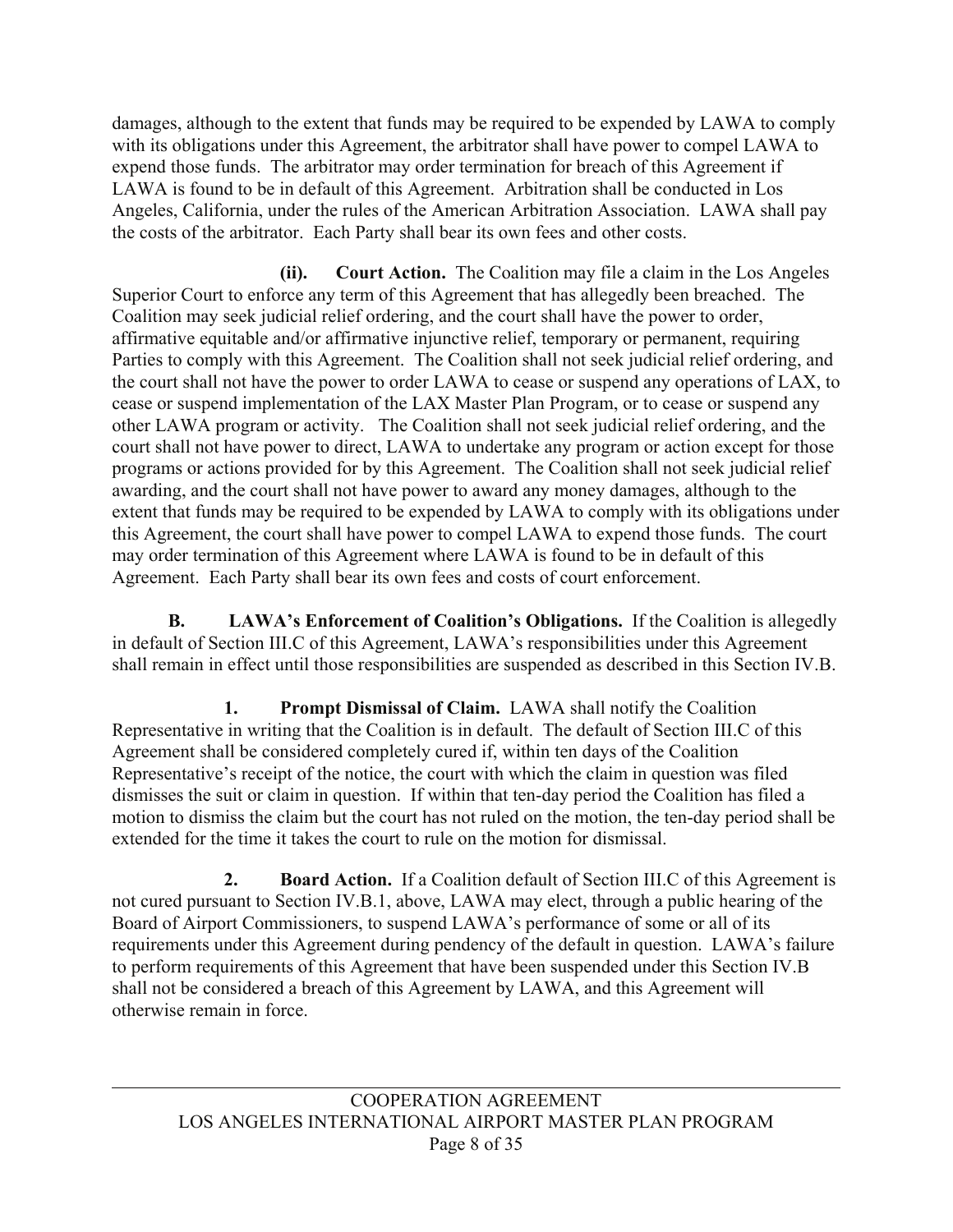**3. No Monetary Damages from Coalition.** Monetary damages shall in no circumstances be available as a remedy against the Coalition for default of this Agreement.

### **SECTION V: CONDITIONS TO AND LIMITATIONS ON PARTIES' RESPONSIBILITIES.**

## **A. LAWA Responsibilities**

 **1. Conditions Precedent.** Notwithstanding any other provision of this Agreement, LAWA shall have responsibilities under the CBA only during the time the following conditions precedent are satisfied:

 **a.** The Coalition is not in default of this Agreement.

**b.** Neither the City nor the FAA has refused to issue approvals for the program level plans, ordinances and other entitlements that would authorize the commencement of the LAX Master Plan Program.

**c.** No public agency has refused to issue any permit or other entitlement necessary to authorize the commencement of the LAX Master Plan Program.

**d.** No litigation has been filed by any person or entity challenging the LAX Master Plan Program or any associated federal approval or any entitlement or permit that is necessary for the commencement of the LAX Master Plan Program, that has resulted in a currently effective court order rescinding, nullifying, enjoining or otherwise interfering with the commencement of the LAX Master Plan Program or its accompanying entitlements.

If LAWA is precluded from implementing some or all of the LAX Master Plan Program by the refusal of an agency to issue an entitlement or permit or by the issuance of a court order as described above, LAWA will nevertheless comply with its obligations under this Agreement to the extent that those obligations are associated with portions of the LAX Master Plan Program that may still be implemented.

 **2. Obligations Not Unlawful.** No obligation incurred by LAWA under this Agreement shall commit LAWA to pursue or implement any program or activity that is unlawful under any federal or state law or regulation.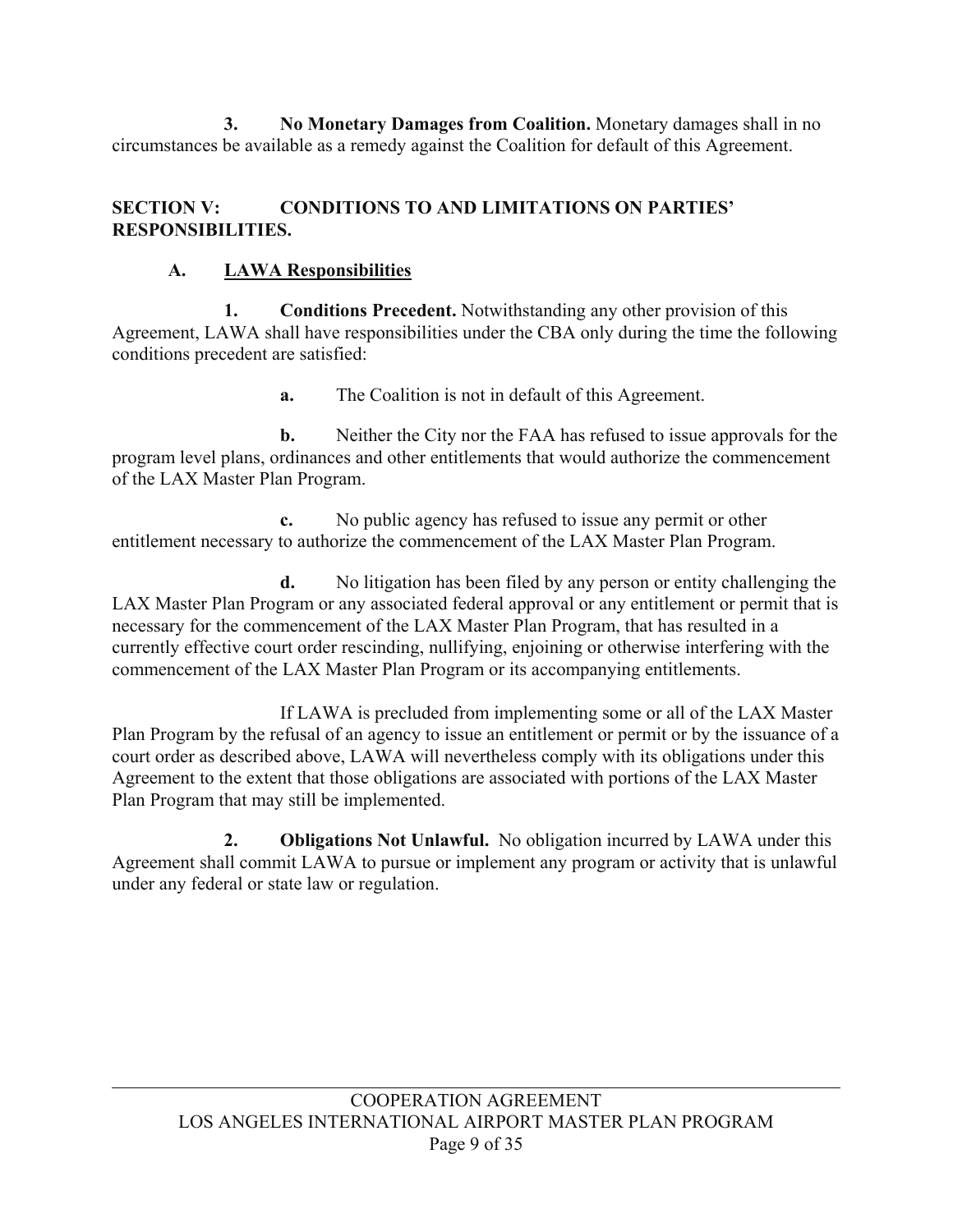# **3. Temporary Suspension of LAWA's Financial Obligations Due to**

**Extraordinary Financial Situation.** LAWA's financial obligations under this Agreement shall be suspended in either of the following circumstances:

**(a)** an extraordinary financial situation exists that was caused by circumstances outside of LAWA's normal budgetary control

**(i)** such that LAX-derived airport revenues in excess of LAX's basic operating budget and any debt service and other financial obligations do not exist in an amount sufficient to fund the obligations set forth in this Agreement; and

**(ii)** that the situation may likely result in a decline in annual LAX-derived operating revenues in excess of five percent of the then current fiscal year's operating budget, or \$50 million, whichever is less; or

**(b)** an extraordinary financial situation exists such that performing its obligations under this Agreement would necessarily result in:

 **(i)** a violation of the financial covenants LAX has made to its creditors and lienholders in return for the extension of credit in the form of bonds, loans, letters of credit and other forms of financing necessary to maintain LAWA's overall financial stability; or

 **(ii)** LAWA being financially unable to enter into any construction contract for a new LAX Master Plan Program project.

 LAWA shall consult with the Coalition about the necessity for the suspension of its obligations and the estimated time period of the suspension. During the suspension period, LAWA shall consult with the Coalition each quarter regarding the status of its efforts to resolve pertinent financial problems and to develop outside sources of revenue to fund LAWA's financial obligations including grants from federal, state or regional agencies or from foundations or other third parties.

 "Extraordinary financial situation" as used in this section means circumstances that include, but are not limited to, the type of financial circumstances that LAWA experienced following the events of September 11, 2001; a natural disaster such as an earthquake; or extended increased security deployments in response to external threats.

For purposes of this Section V.A.3, LAWA agrees that financial obligations under this Agreement are an integral component of the LAX Master Plan Program and that these obligations will have the same budgetary priority as LAX Master Plan Program project costs, such that new LAX Master Plan Program implementation projects shall not go forward while financial obligations of this Agreement are suspended pursuant to this Section V.A.3. Upon the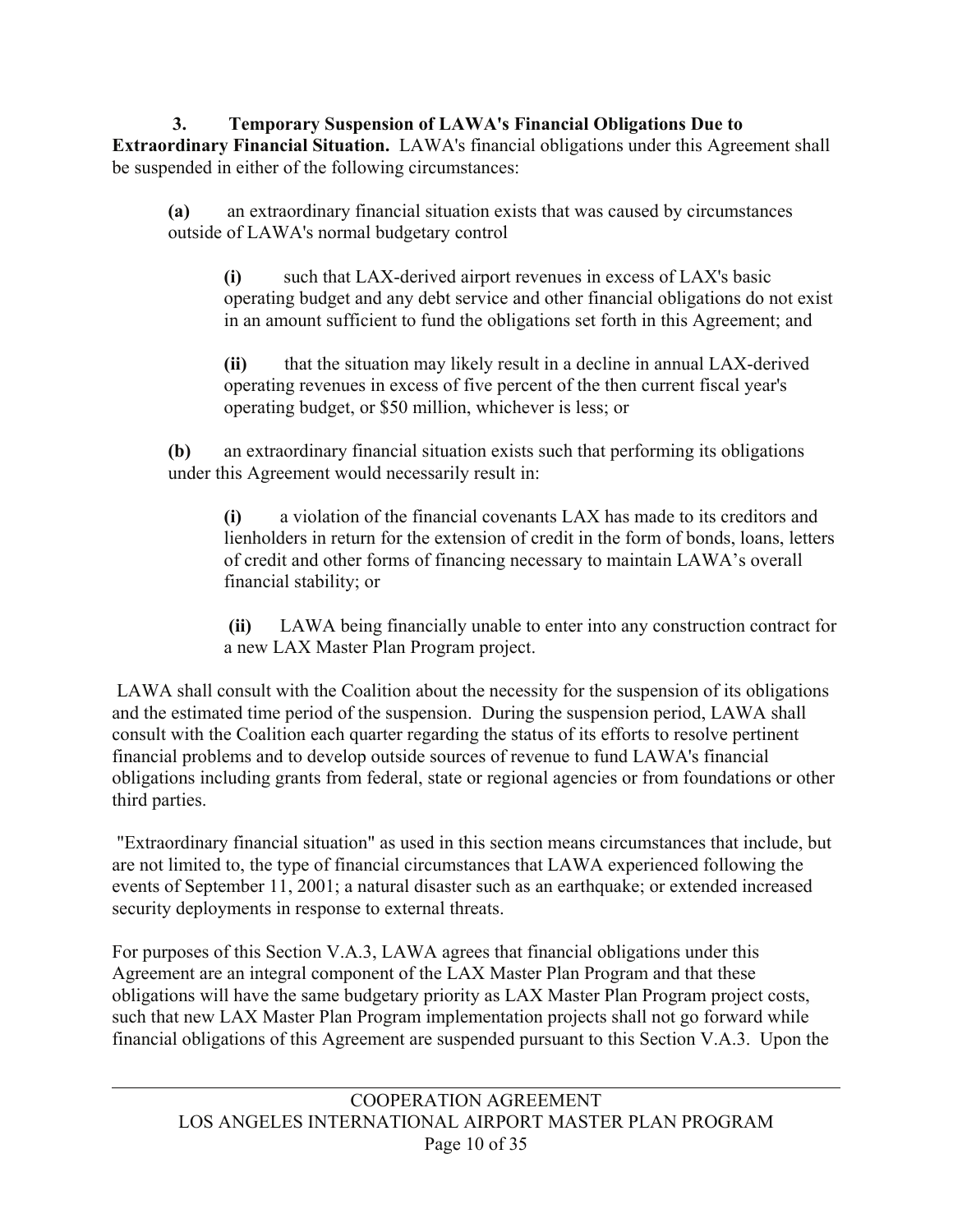conclusion of these extraordinary circumstances, LAWA will promptly resume performance of its financial obligations under this Agreement.

 **4. FAA Approval of LAWA Expenditures.** LAWA's obligations under this Agreement are further conditioned upon FAA Approval of these expenditures, meaning that to the extent airport revenues are the identified source of funding to fulfill LAWA's obligations, the FAA has approved the use of the revenues for these specified purposes.

 **5. Alternative Job Training or Air Quality Expenditure in Case of FAA Prohibition.** For each program or activity for which the CBA requires an "Alternative Job" Training or Air Quality Expenditure," if that program or activity is prohibited by an FAA Determination obtained pursuant to Section II.D, LAWA and the Coalition shall follow the procedures set forth in this Section V.A.5. LAWA shall maintain an accounting set-aside for funds required by this Agreement to be expended but for which the expenditure is prohibited by the FAA. All these funds shall be expended on measures or programs that (i) promote job training or air quality, respectively, as indicated in the CBA; (ii) are not prohibited by the FAA; and (iii) are agreed upon by LAWA and the Coalition. LAWA shall work with the Coalition Representative to develop substitute programs or activities designed to achieve equivalent levels of mitigation and/or benefit through an equivalent expenditure of airport revenues. Substitute programs or activities shall be those that have been found to be acceptable by an FAA Approval and may be those called for in this Agreement or otherwise. LAWA shall work with the Coalition Representative to determine which programs or activities shall be substituted. LAWA and the Coalition anticipate that some programs will be available that the FAA will ultimately approve.

# **B. Coalition Responsibilities.**

 **1.** Notwithstanding any other provision of this Agreement, the Coalition shall have responsibilities under this Agreement only during the time the following condition precedent is satisfied: LAWA is not in default of this Agreement. A condition precedent to the Coalition's obligations under this Agreement, is that the FAA has not determined under revenue diversion regulations or any other laws or regulations (i) that this Agreement as a whole, or the Community Benefits Agreement as a whole, is invalid, or (ii) that it is impermissible for LAWA to incur financial obligations through this Agreement or the Community Benefit Agreement.

 **2.** The Coalition's obligations under this Agreement shall cease if the FAA Determination provided under Section II.D above is that none of the CBA programs are acceptable under federal laws and regulations.

# **SECTION VI. MISCELLANEOUS**

 **A. No Other Challenges.** The Coalition represents and warrants that it has not filed any Released Claim.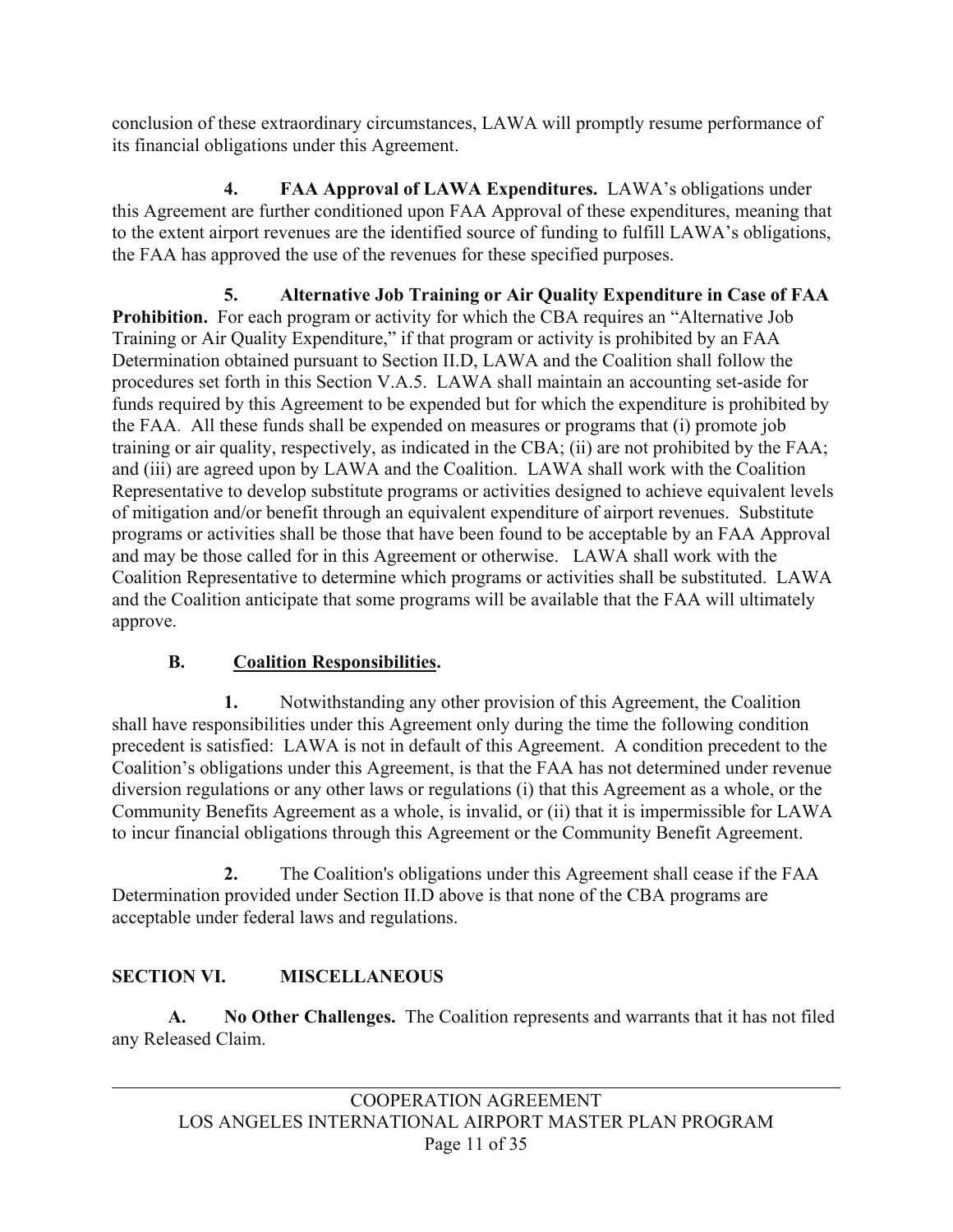**B.** Notice. All notices shall be in writing and shall be addressed to the affected Parties at the addresses set forth below. Notices shall be: (a) delivered by in person service to the addresses set forth below, in which case they shall be deemed delivered on the date of delivery, as evidenced by the written report of the courier service, or (b) sent by certified mail, return receipt requested, in which case they shall be deemed delivered three business days after deposit in the United States mail. Any Party may change its address or the name and address of its attorneys by giving notice in compliance with this Agreement. Notice of a change shall be effective only upon receipt. Notice given on behalf of a Party by any attorney purporting to represent a Party shall constitute notice by the Party if the attorney is, in fact, authorized to represent the Party. The addresses of the Parties and their attorneys are:

If to LAWA:

 Kim Day Executive Director Los Angeles World Airports 1 World Way P.O. Box 92216 Los Angeles, California 90009-2216

with a copy to:

 Claudia Culling Senior Assistant City Attorney General Counsel to the Airport Division 1 World Way, Room 225 Los Angeles, California 90009

If to Coalition:

 Madeline Janis-Aparicio Los Angeles Alliance for a New Economy 215 W.  $6<sup>th</sup>$  Street, Suite 1204 Los Angeles, CA 90014

and and state and and state and state and state and state and state and state and state and state and state and

 Jerilyn López Mendoza Environmental Defense 3250 Wilshire Blvd., Suite 1400 Los Angeles, CA 90010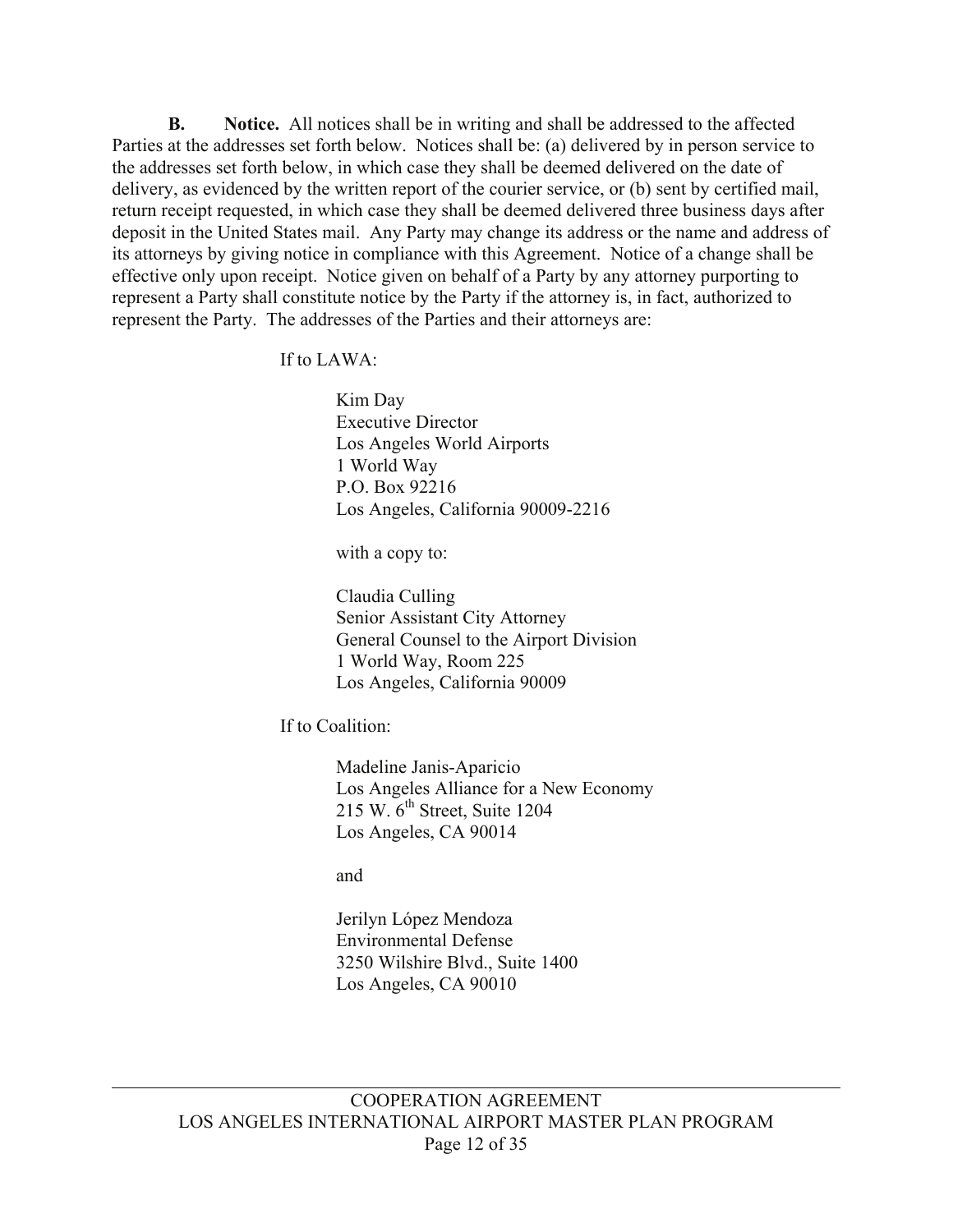with a copy to:

 Law Office of Julian Gross The Flood Building 870 Market Street, Suite 915 San Francisco, CA 94102

 **C. Legal Fees and Costs for Preparation.** Each Party shall bear its own legal fees and costs resulting from the preparation, negotiation, execution and enforcement of this Agreement.

 **D. Materiality of Breach and Material Terms.** Any breach of any term of this Agreement may, at the option of a non-breaching Party, be treated as a material default and a complete failure of consideration.

**E.** Waiver. The waiver of any provision or term of this Agreement shall not be deemed a waiver of any other provision or term of this Agreement. The mere passage of time, or failure to act upon a default, shall not be deemed a waiver of any provision or term of this Agreement.

**F.** Time of the Essence. Time is of the essence in this Agreement.

 **G. Representation of Counsel.** Each of the Parties has been represented by counsel in the negotiation and drafting of this Agreement. Accordingly, this Agreement shall not be strictly construed against any Party, and the rule of construction that any ambiguities be resolved against the drafting Party shall not apply to this Agreement.

**H.** Interpretation. Specific provisions of this Agreement shall take precedence over conflicting general provisions.

 **I. California Law.** This Agreement shall be construed in accordance with the laws of the State of California. The venue for any enforcement judicial action shall be the Los Angeles Superior Court.

 **J. Entire Agreement.** This Agreement contains the entire agreement between the parties and supersedes any prior agreements, whether written or oral.

 **K. Authority of Signatories.** The individuals executing this Agreement represent and warrant that they have the authority to sign on behalf of the respective parties.

 **L. Binding and Enforceable Upon Signature.** As to any Party, this Agreement shall be binding upon, and as of the date of, the Party's execution of this Agreement. This Agreement shall be enforceable by any Party and each Party's respective successors and assigns.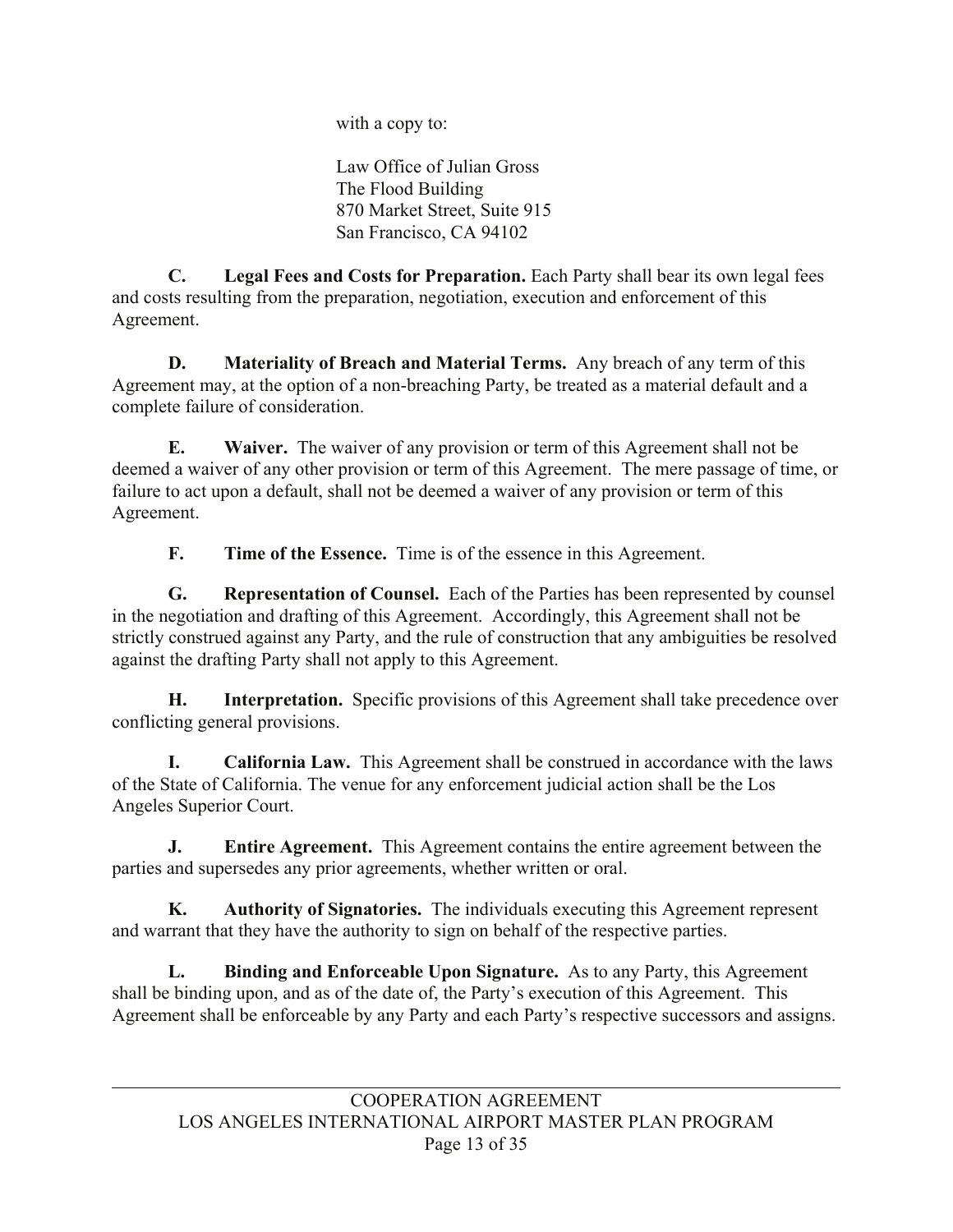**M. Amendments.** This Agreement may not be altered, amended or modified, except by an instrument in writing signed by the each of the Parties in existence at the time.

 **N. Counterparts and Additional Signatories.** This Agreement may be executed in two or more counterparts, each of which may be deemed an original, but all of which shall constitute one and the same document.

**O.** Reformation. If any term, provision, covenant or condition of this Agreement is held by a court of competent jurisdiction to be invalid, void or unenforceable, the Parties shall amend this Agreement and/or take other action necessary to achieve the intent of this Agreement to the extent consistent with the ruling of the court.

 **P. Further Assurances.** Each Party covenants that it will take all actions and do all things, and to execute, with acknowledgment or affidavit if required, any and all documents and writings, that may be necessary or proper to achieve the purposes and objectives of this Agreement and to provide and secure to the other parties the full and complete enjoyment of its rights and privileges under this Agreement.

 **Q. Effective Date.** This Agreement shall be effective upon execution by all parties.

**R.** Severability. Except for "core terms" set forth in this Section VI.S, if any term, provision, covenant, or condition of this Agreement is held by a court of competent jurisdiction to be invalid, void, or unenforceable, the remainder of the provisions shall continue in full force and effect.

# **S. Core Terms.**

**1.** LAWA Core Terms. If any of the following terms of this Agreement are held in final judgment by a court of competent jurisdiction to be invalid, void, or unenforceable, LAWA shall have the option of terminating this Agreement:

## **Definitions:**

- Definition of "Coalition";
- Definition of "FAA Approval or FAA Determination";
- Definition of "LAX Master Plan";
- Definition of "LAX Master Plan Program";
- Definition of "Master Plan EIR/EIS";
- Definition of "Organization";
- Definition of "Released Claims";

# **Section II:**

- LAX Master Plan Program Consistent With Agreement;
- $\bullet$  Responsible Official;
- Deficient Performance by Third party;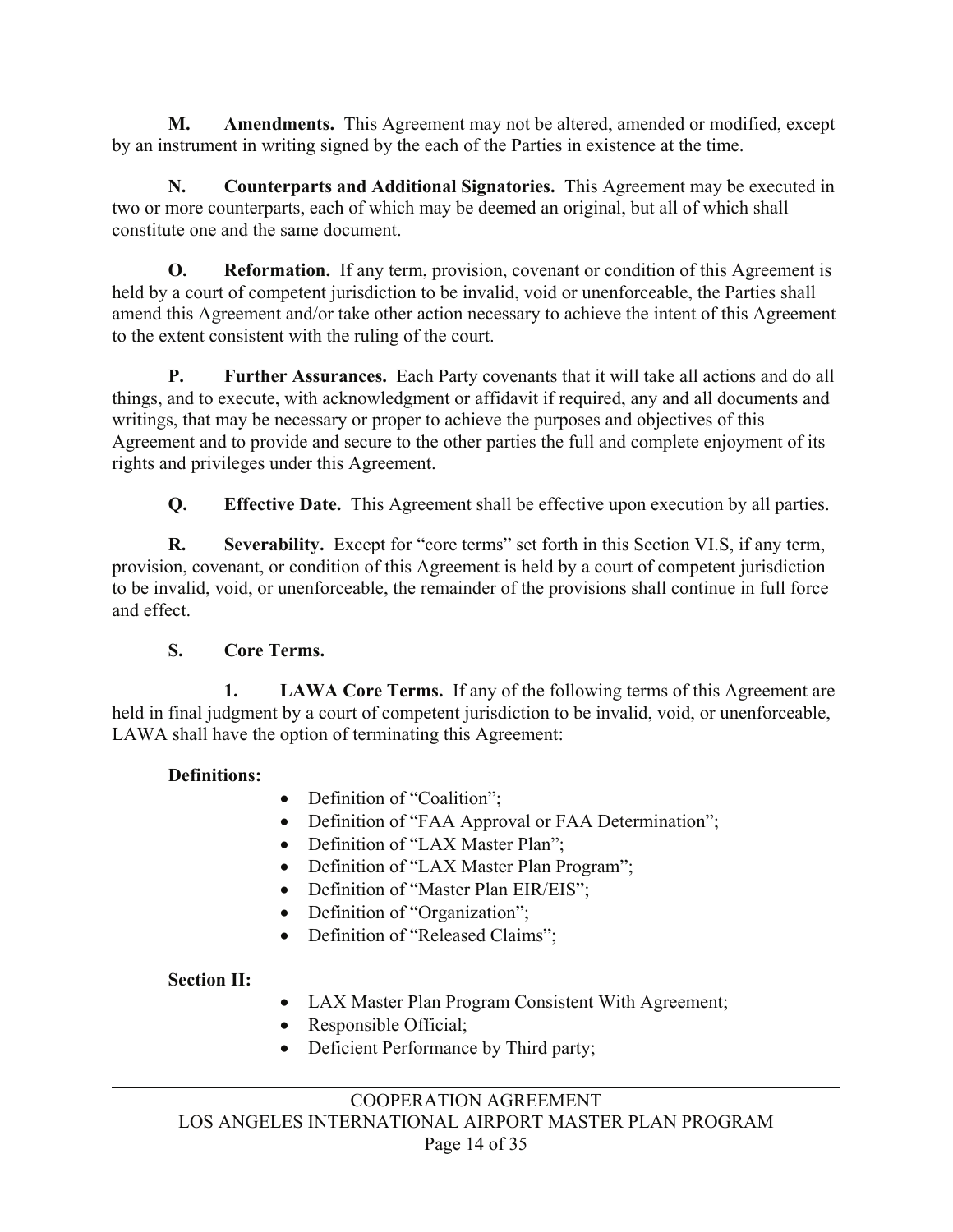- Regulatory Prohibitions;
- Limitation on Use of Funds;

### **Section III:**

- Coalition Actions Related to the LAX Master Plan Program;
- Release of Claims;
- Covenant Not to Bring Any Released Claim;
- Defense Against Released Claims;

### **Section IV:**

- Coalition's Enforcement of LAWA's Obligations;
- LAWA's Enforcement of Coalition's Obligations;

## **Section V:**

• LAWA Responsibilities;

## **Section VI:**

- No Other Challenges;
- Notice:
- Legal Fees and Costs for Preparation;
- Representation of Counsel; and
- Authority of Signatories.

 **2. Coalition Core Terms.** If any of the following terms of this Agreement are held in final judgment by a court of competent jurisdiction to be invalid, void, or unenforceable, the Coalition shall have the option of terminating this Agreement:

## **Definitions:**

- Definition of "Alternative D";
- Definition of "Coalition";
- Definition of "LAX Master Plan Program";
- Definition of "Master Plan EIR/EIS";
- Definition of "Organization";
- Definition of "Released Claims";

## **Section I:**

- Agreement Lawful and Enforceable;
- Incorporation of Community Benefits Agreement;

**Section II:** 

• LAX Master Plan Program Consistent With Agreement;

## **Section IV:**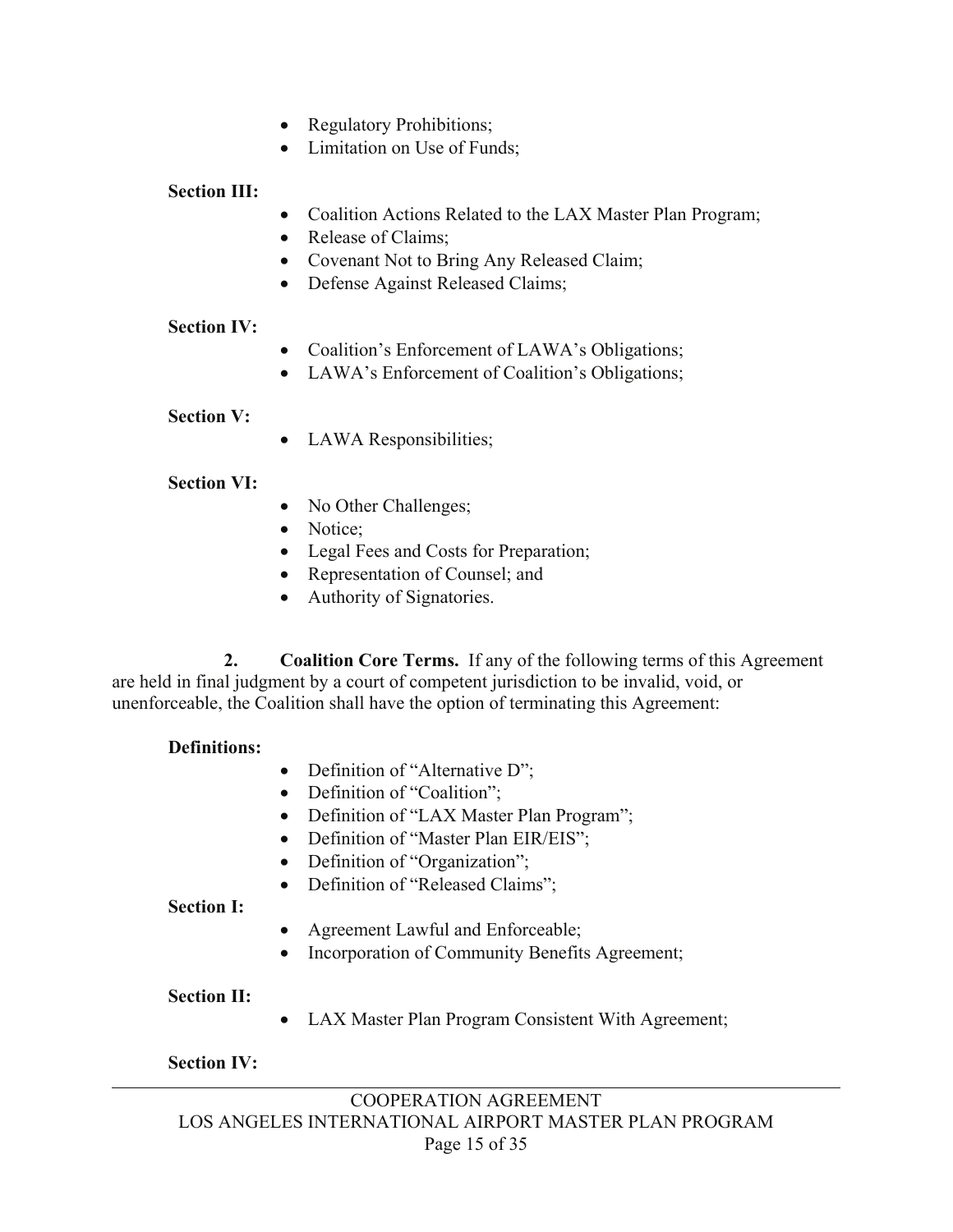- $\bullet$  Default;
- Remedies;
- LAWA's Enforcement of Coalition's Obligations;

#### **Section V:**

- Alternative Job Training or Air Quality Expenditure in Case of FAA Prohibition;
- Coalition Responsibilities;

### **Section VI:**

- Materiality of Breach and Material Terms;
- Waiver;
- $\bullet$  Time of the Essence;
- Entire Agreement;
- Binding and Enforceable Upon Signature;
- Amendments;
- Counterparts and Additional Signatories;
- Further Assurances;
- Severability;
- Successors and Agents; and

Attachment A. Community Benefits Agreement.

**T. Successors and Agents.** This Agreement shall bind and inure to the benefit of the agents, assigns, and successors-in-interest of each Party. Any reference in this Agreement to a Party shall be deemed include any agents, assigns, and successors-in-interest of that Party, with respect to rights and/or responsibilities relevant to this Agreement.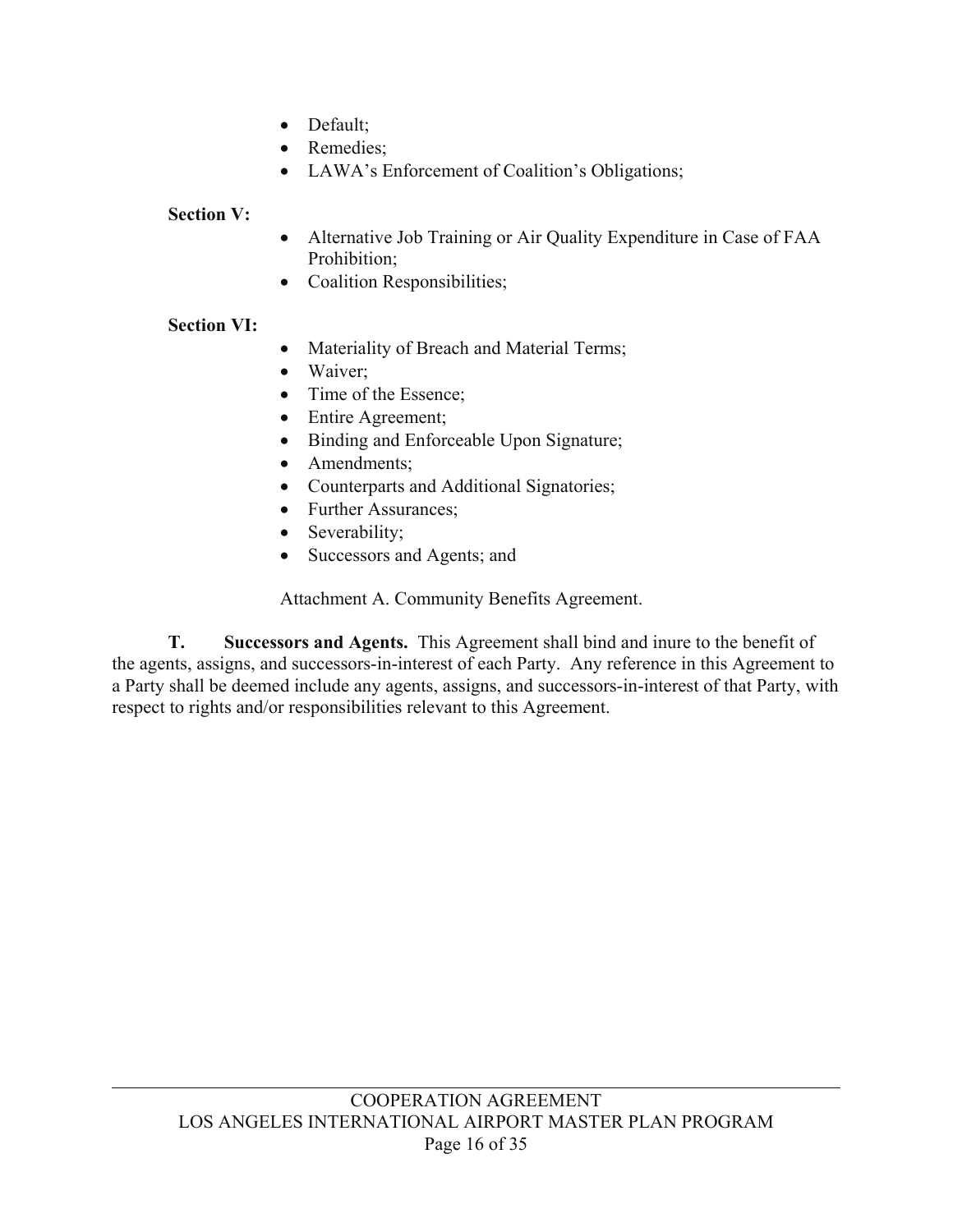IN WITNESS WHEREOF, the Parties here caused this Agreement to be duly executed by their respective authorized officers.

Dated: \_\_\_\_\_\_\_\_\_\_\_\_\_\_ LOS ANGELES WORLD AIRPORTS

By:

KIM DAY Executive Director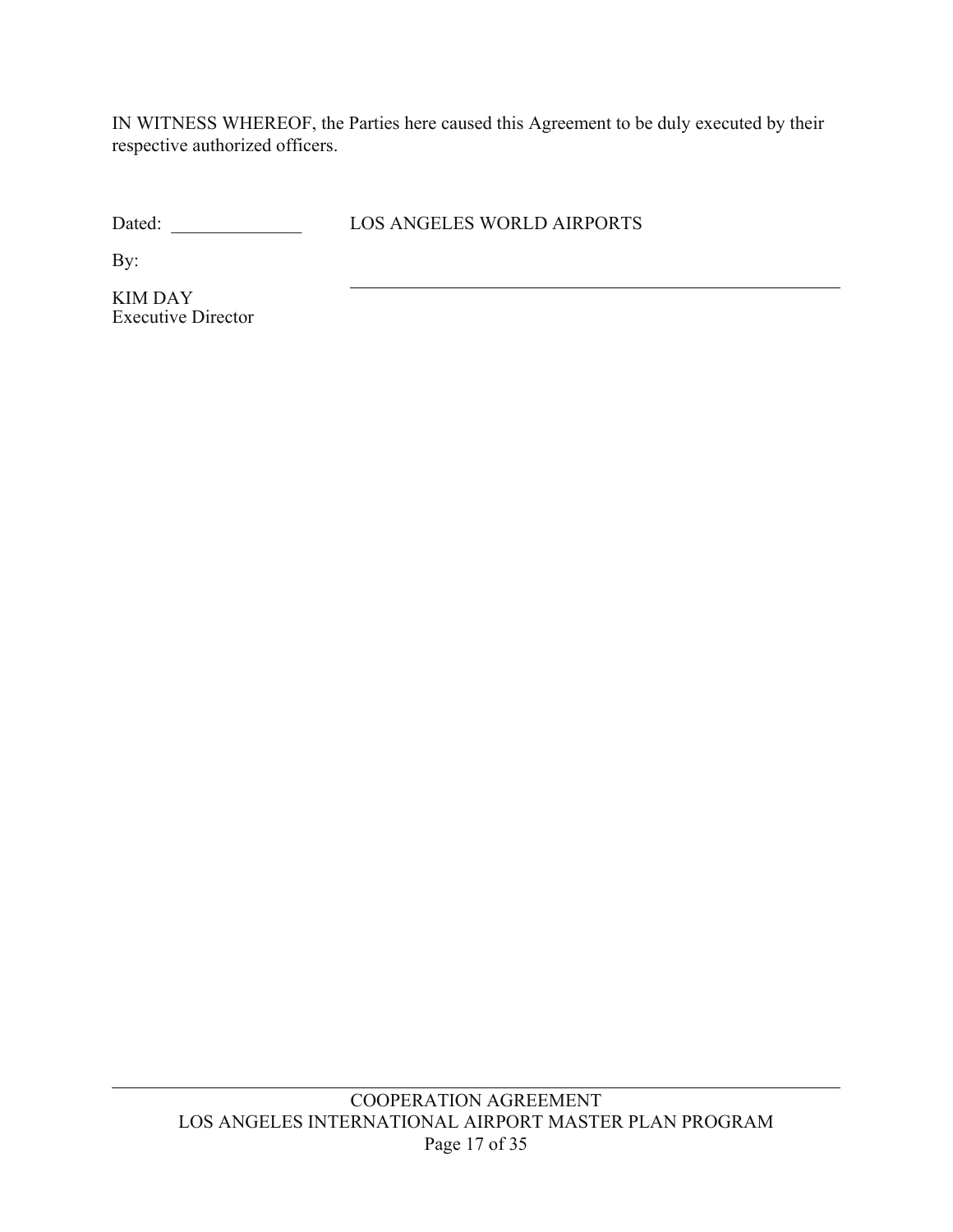Dated: \_\_\_\_\_\_\_\_\_\_\_\_\_\_ AGENDA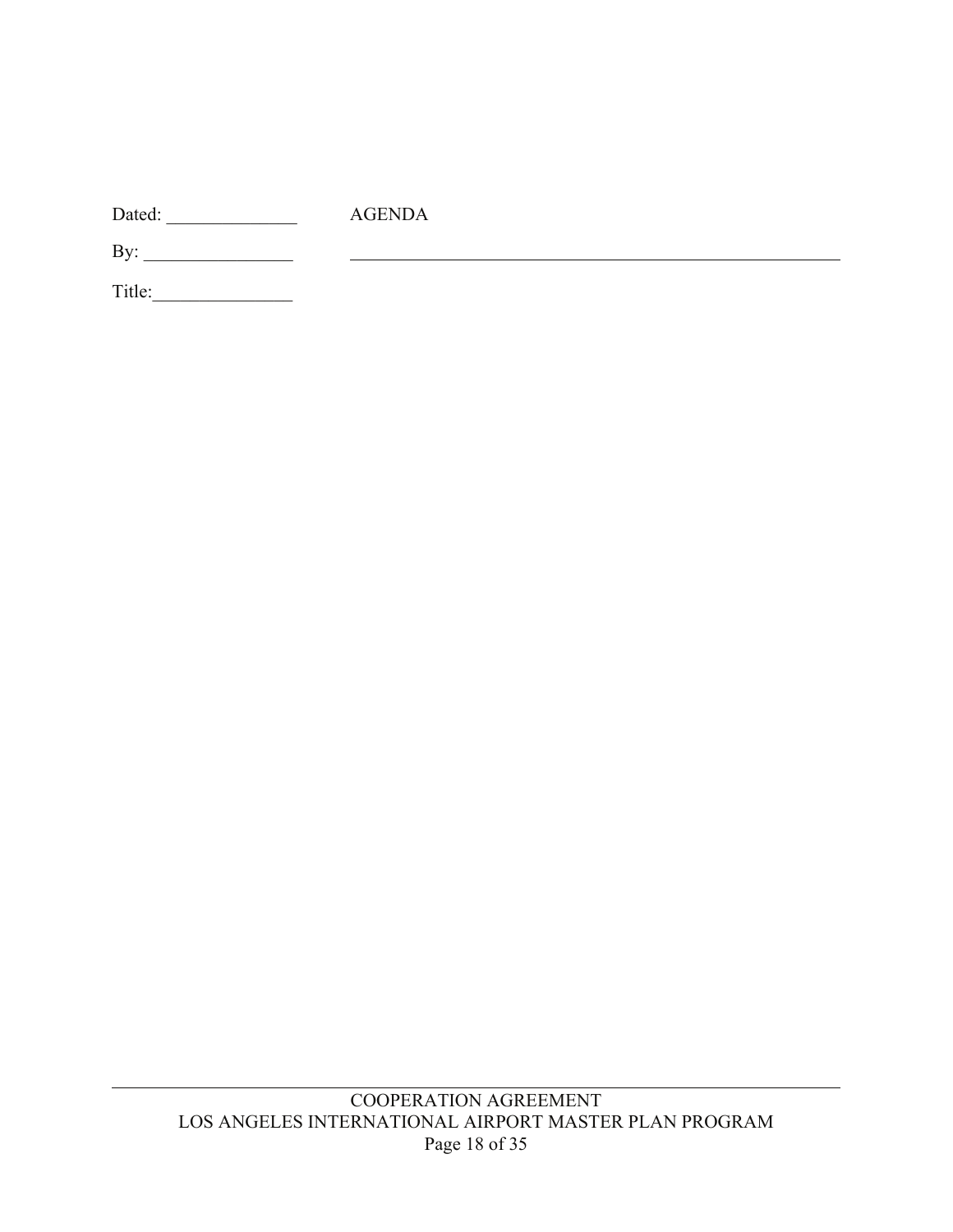| Dated: | AME MINISTER'S ALLIANCE |
|--------|-------------------------|
| By:    |                         |
| Title: |                         |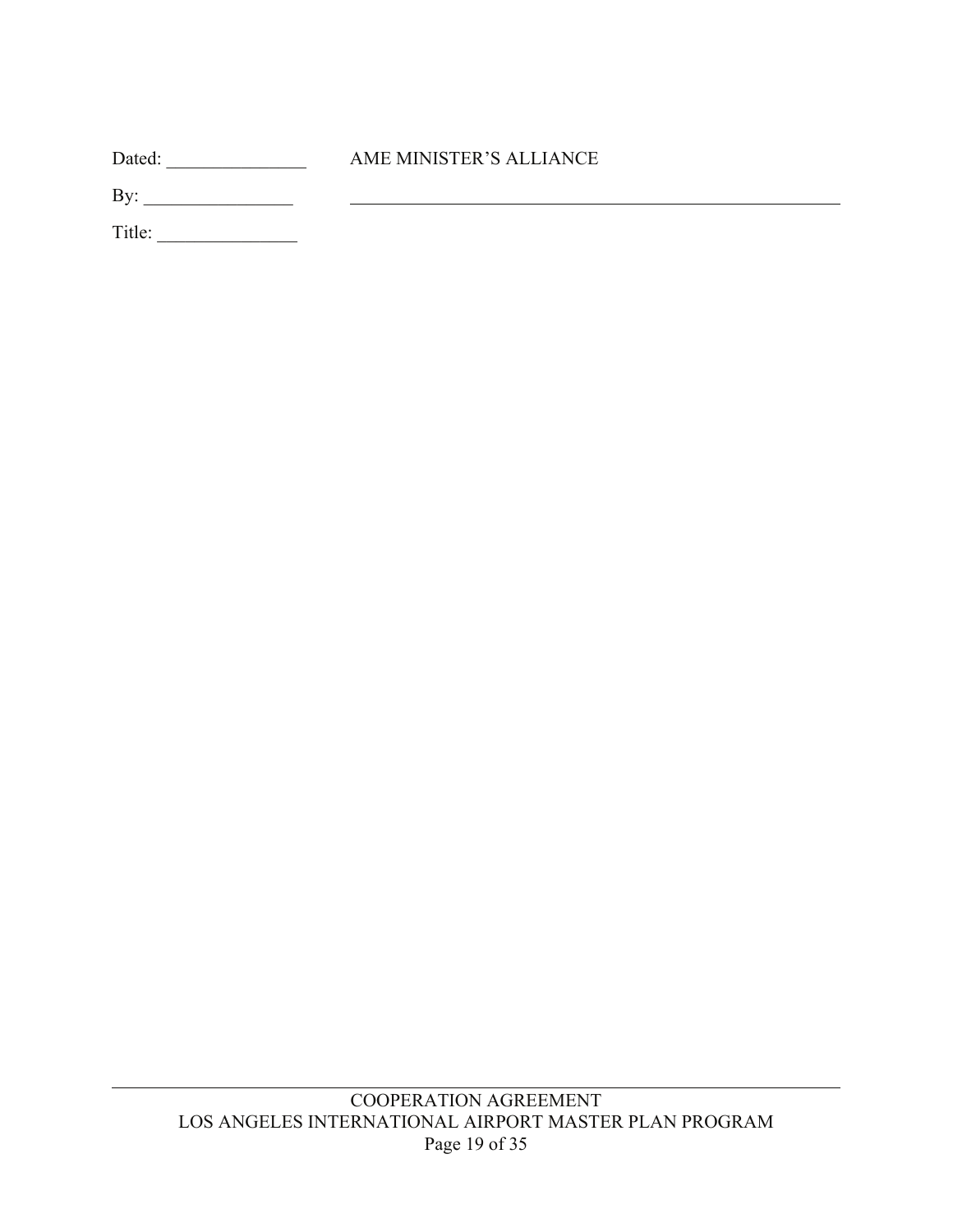| Dated: | CLERGY AND LAITY UNITED FOR ECONOMIC JUSTICE |
|--------|----------------------------------------------|
| Bv     |                                              |
| Title: |                                              |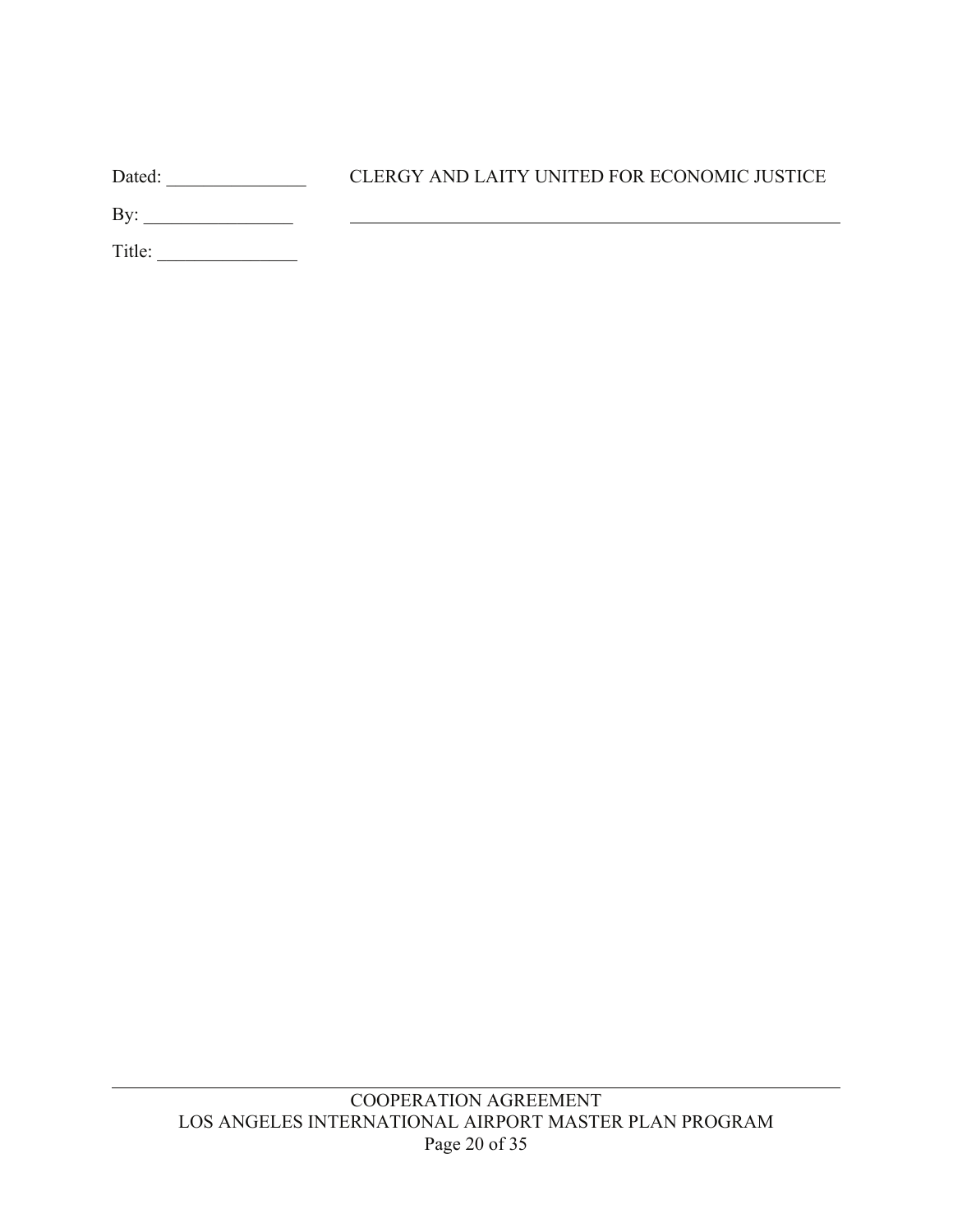| Dated: | <b>COALITION FOR CLEAN AIR</b> |
|--------|--------------------------------|
| Bv:    |                                |
| Title: |                                |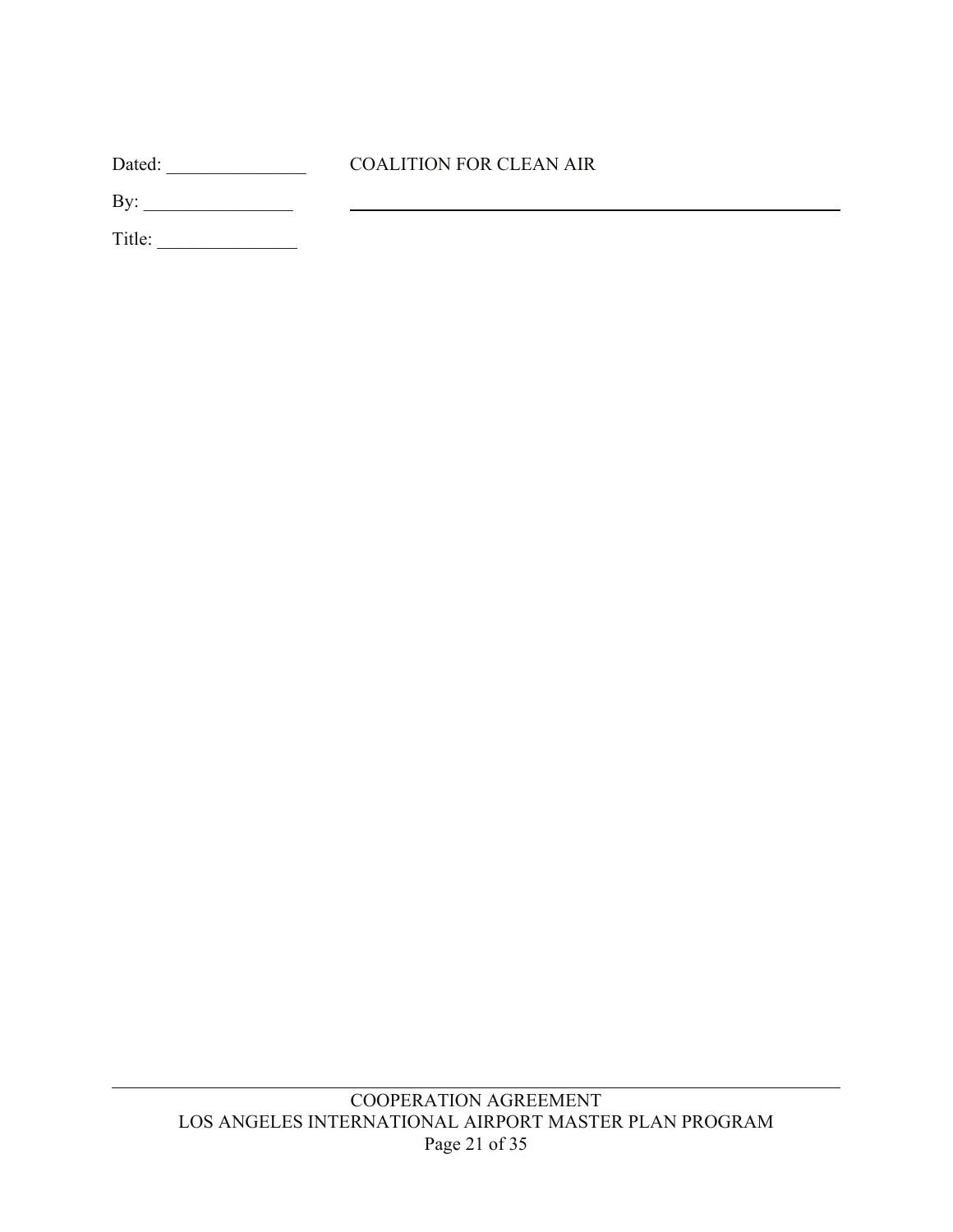| Dated: | <b>COMMUNITIES FOR A BETTER ENVIRONMENT</b> |
|--------|---------------------------------------------|
| By:    |                                             |
| Title: |                                             |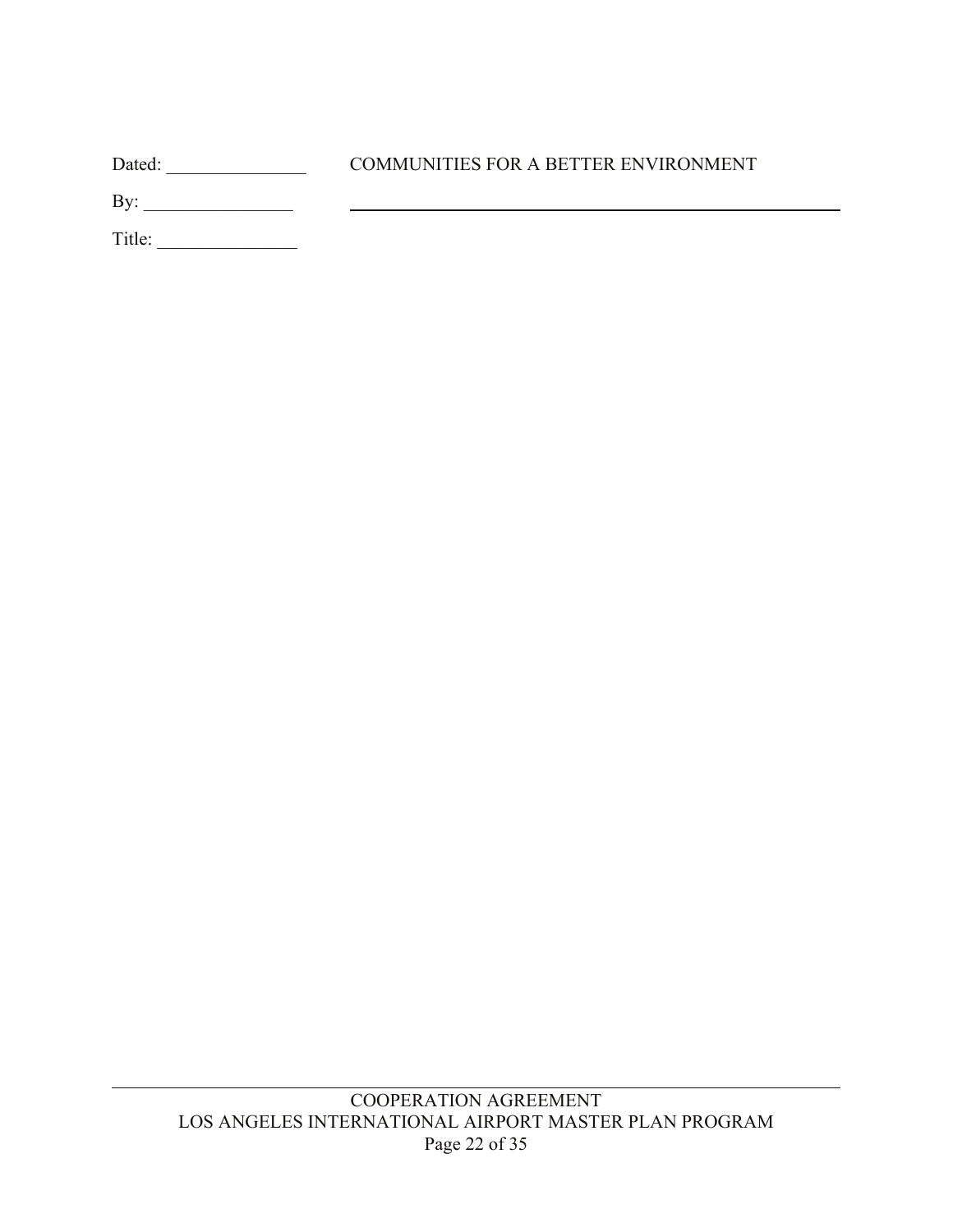| Dated: | <b>COMMUNITY COALITION</b> |
|--------|----------------------------|
| By:    |                            |
| Title: |                            |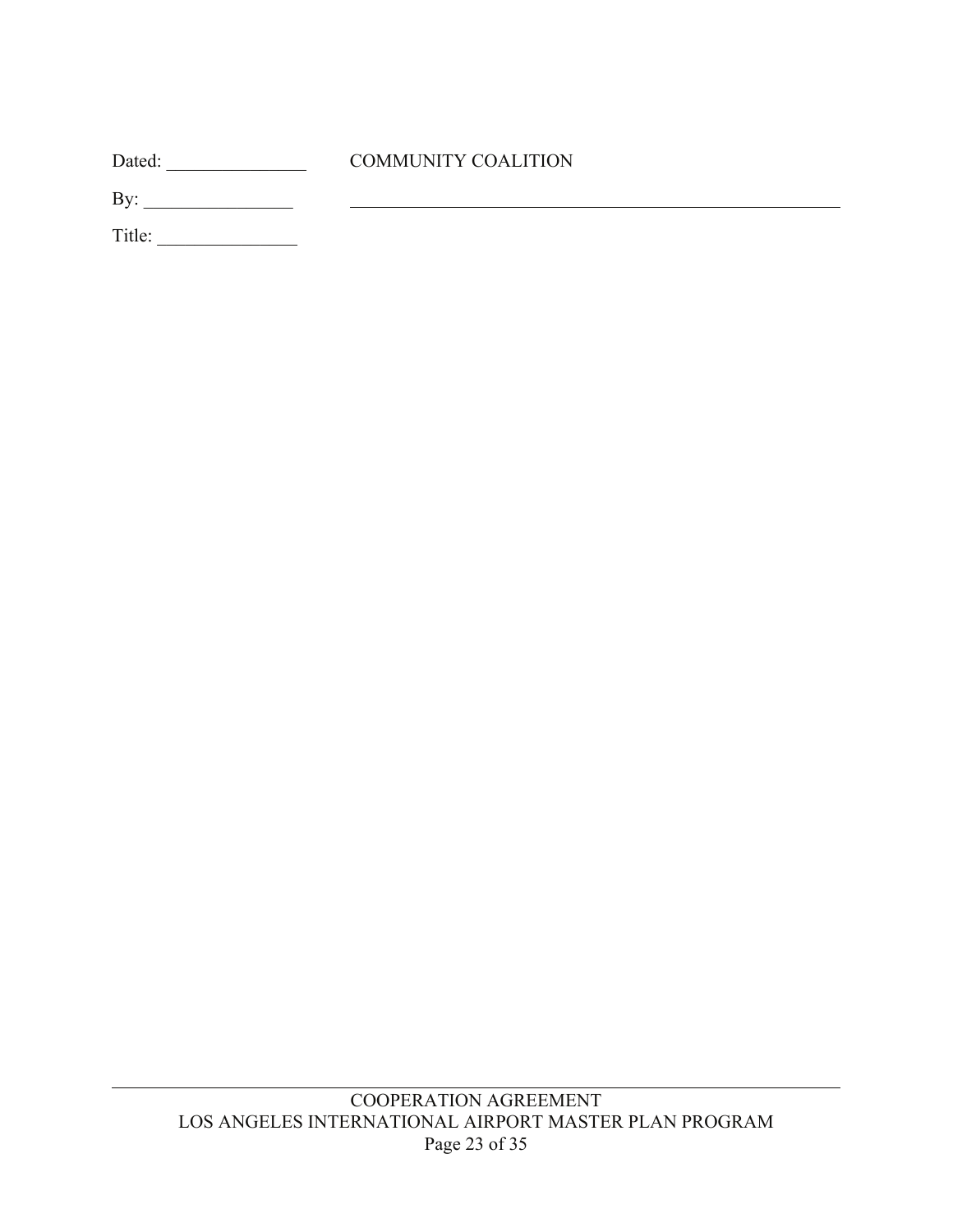| Dated: | <b>COMMUNITY COALITION FOR CHANGE</b> |
|--------|---------------------------------------|
| Bv:    |                                       |
| Title: |                                       |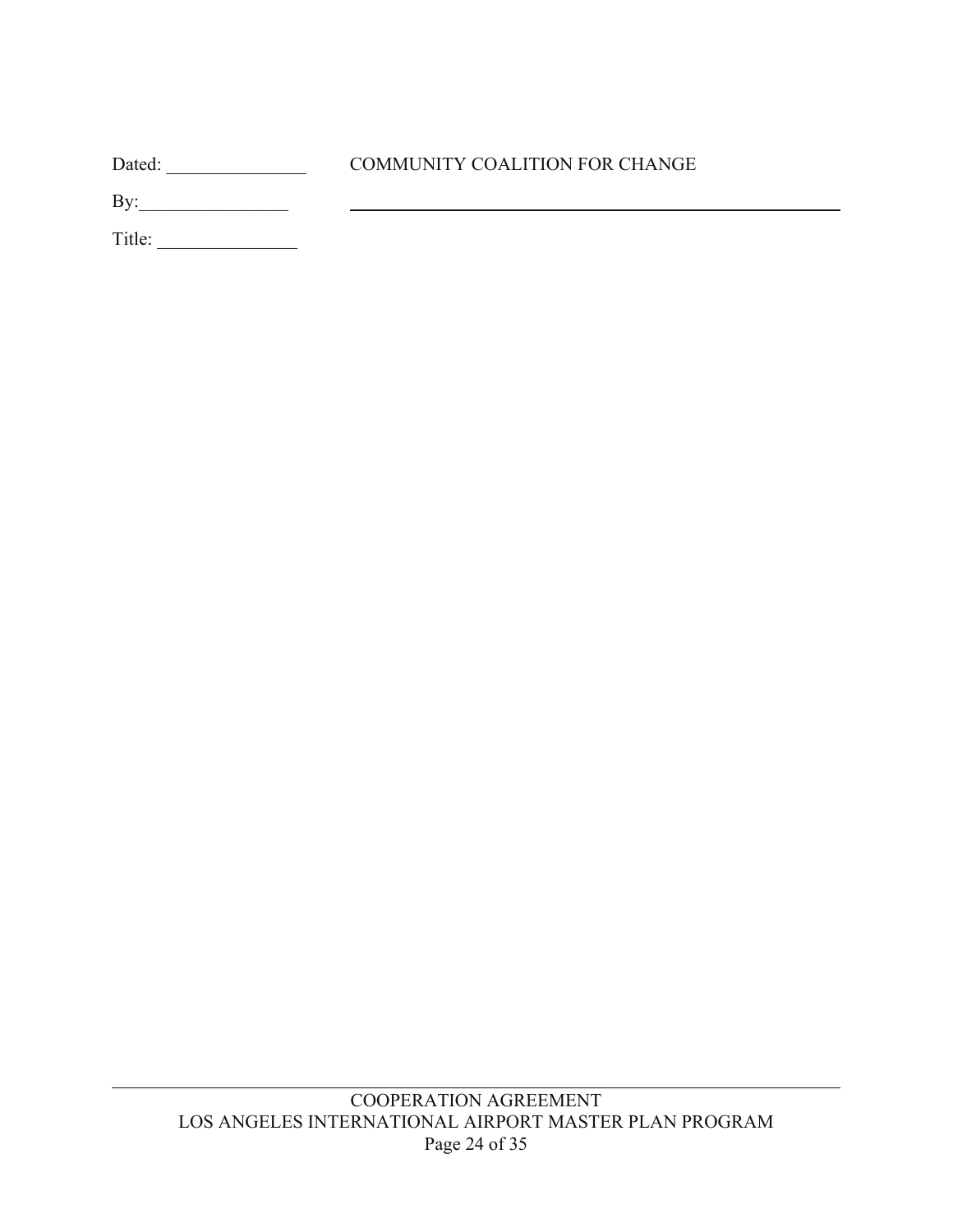| Dated: | ENVIRONMENTAL DEFENSE |
|--------|-----------------------|
| By:    |                       |
|        |                       |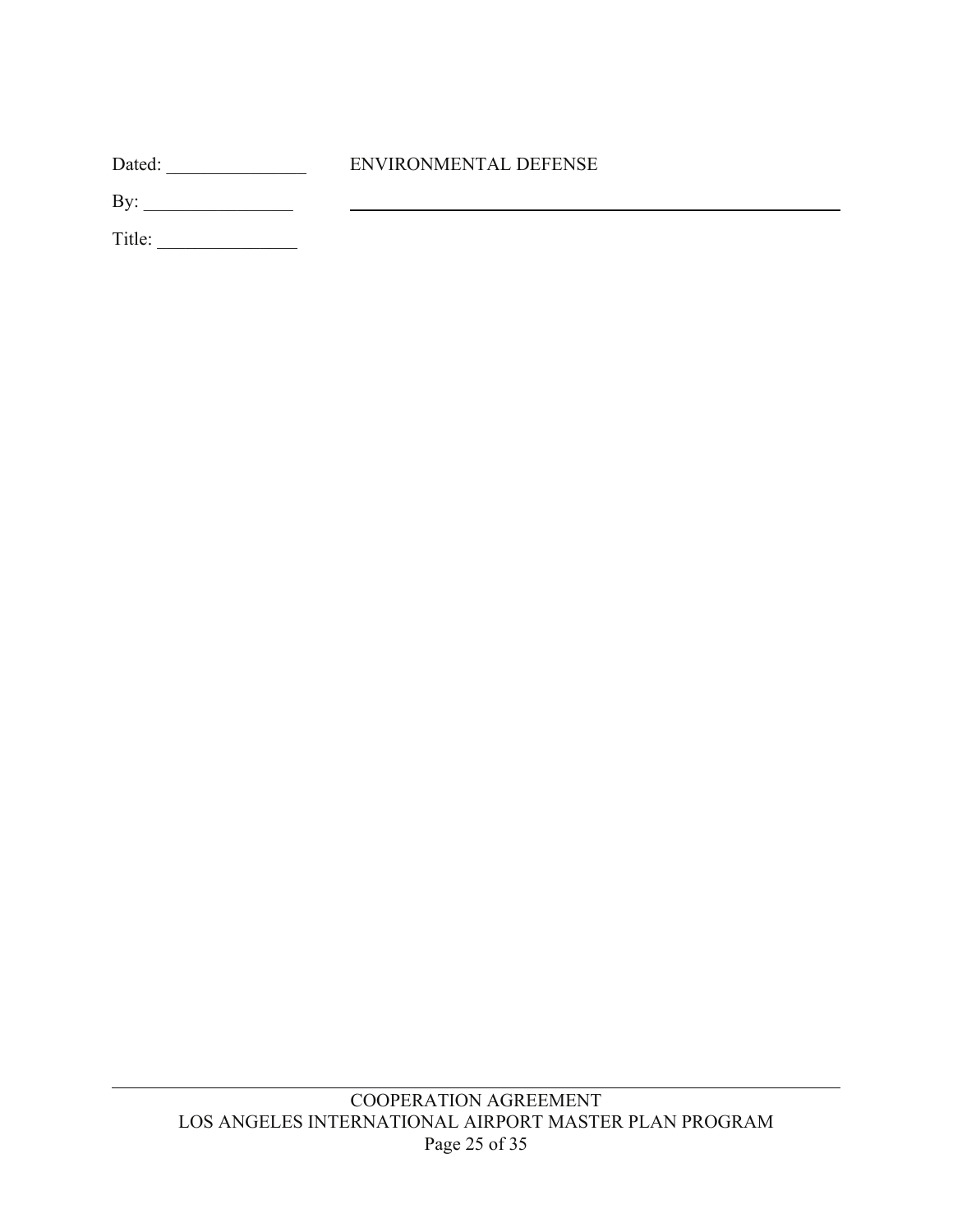| Dated: | INGLEWOOD COALITION FOR DRUG AND VIOLENCE<br><b>PREVENTION</b> |
|--------|----------------------------------------------------------------|
| Bv:    |                                                                |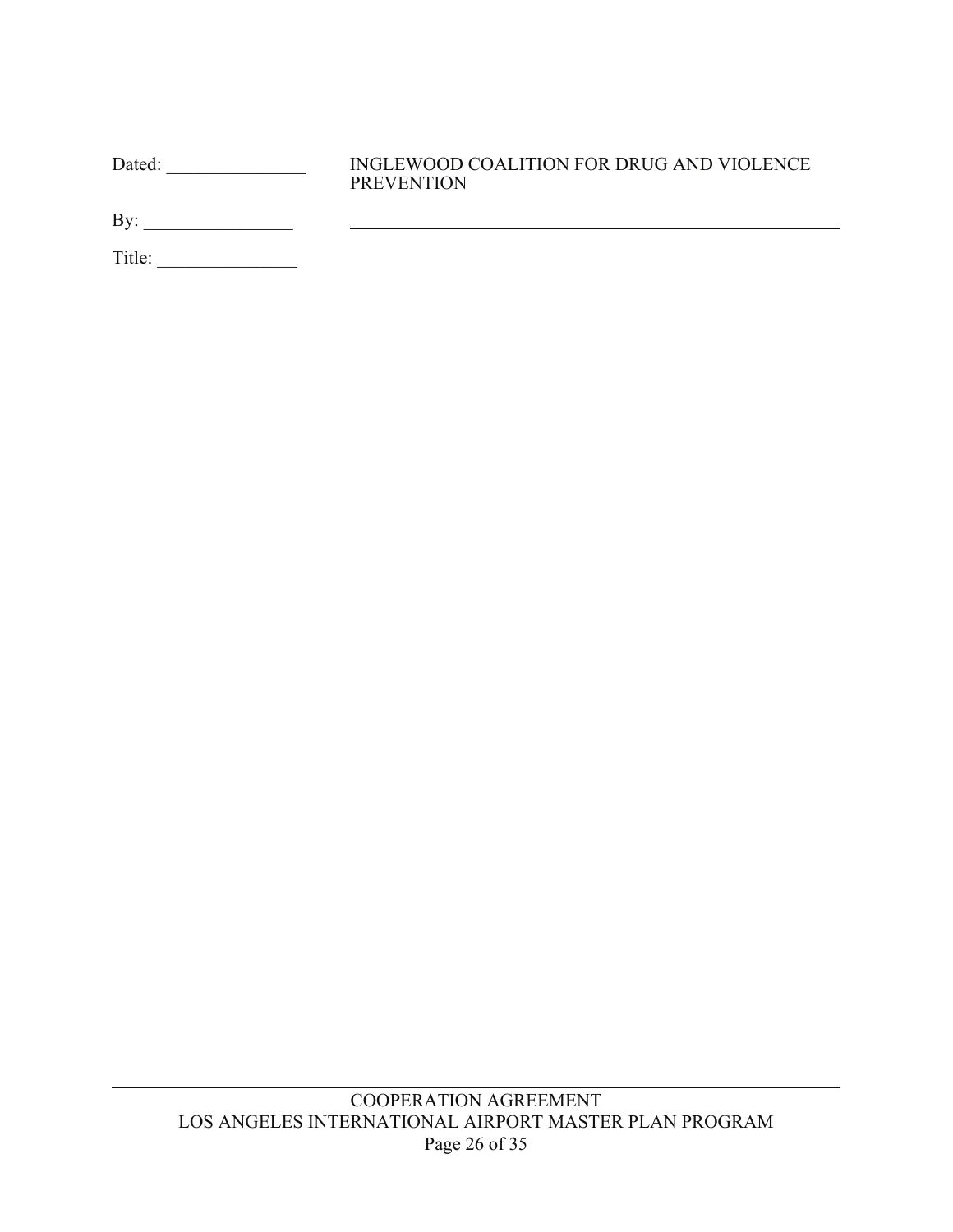| Dated: | INGLEWOOD DEMOCRATIC CLUB |
|--------|---------------------------|
| By:    |                           |
| Title: |                           |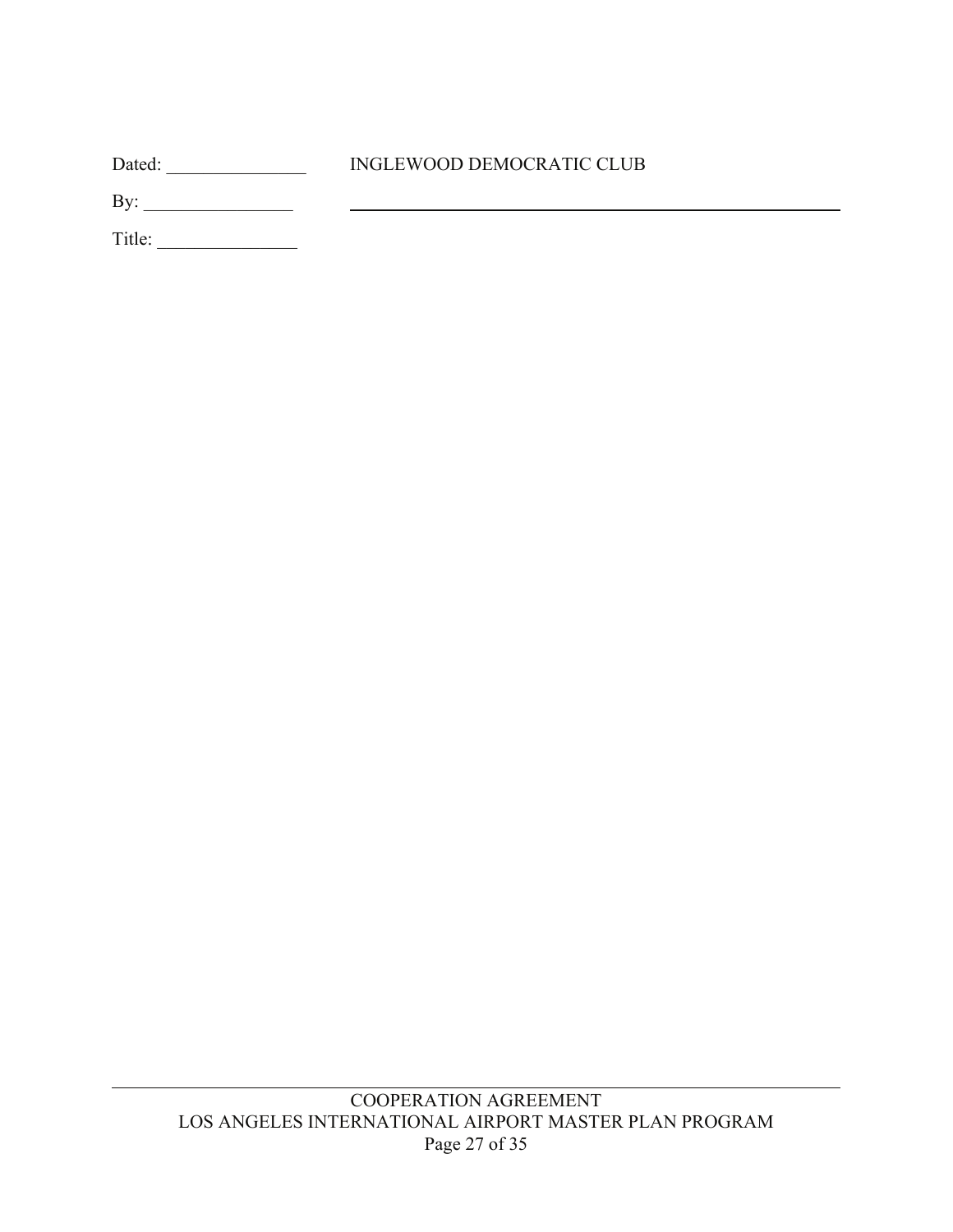| Dated: | LENNOX COORDINATING COUNCIL |
|--------|-----------------------------|
| Bv:    |                             |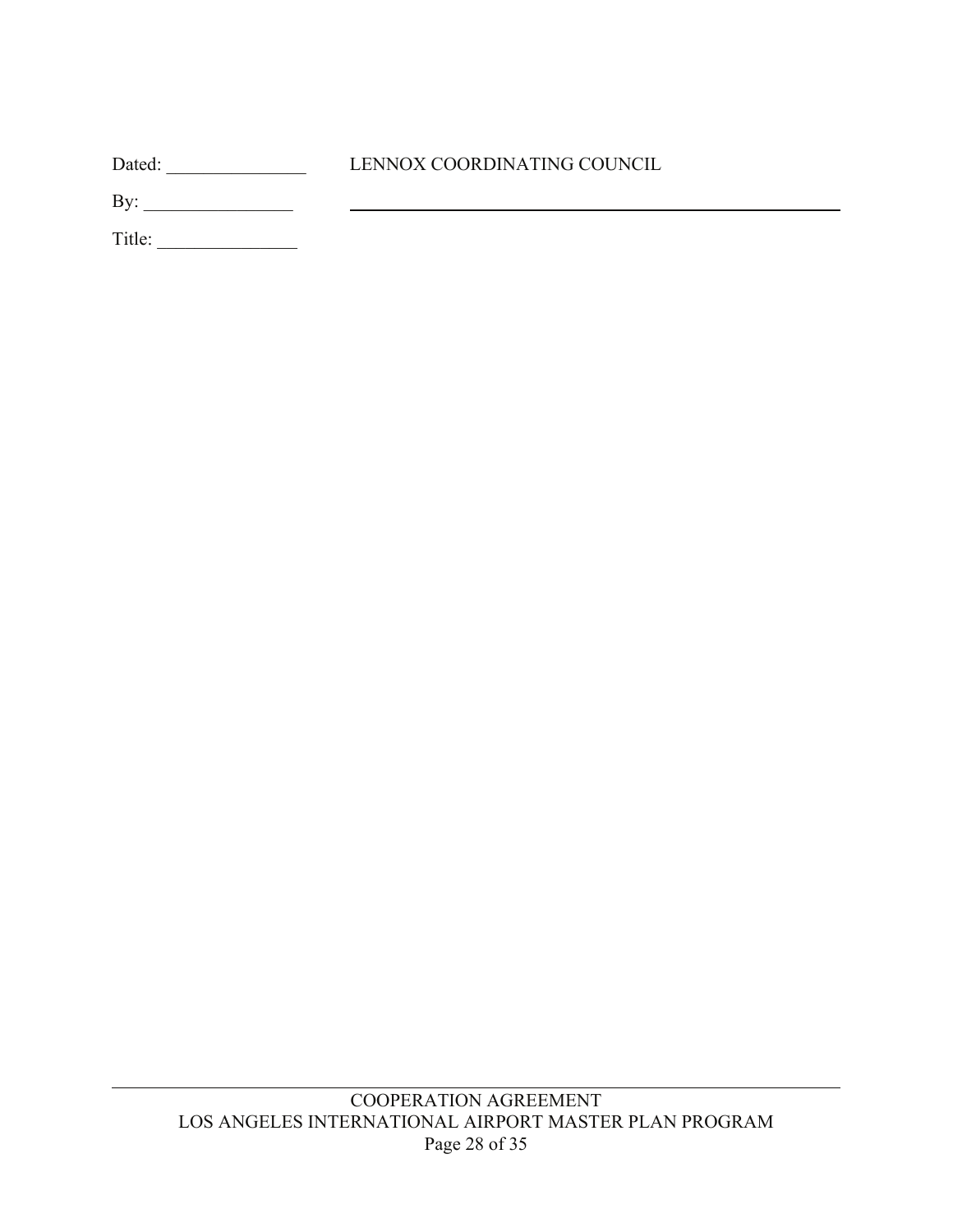| Dated: | LOS ANGELES ALLIANCE FOR A NEW ECONOMY |
|--------|----------------------------------------|
| Bv:    |                                        |
| Title: |                                        |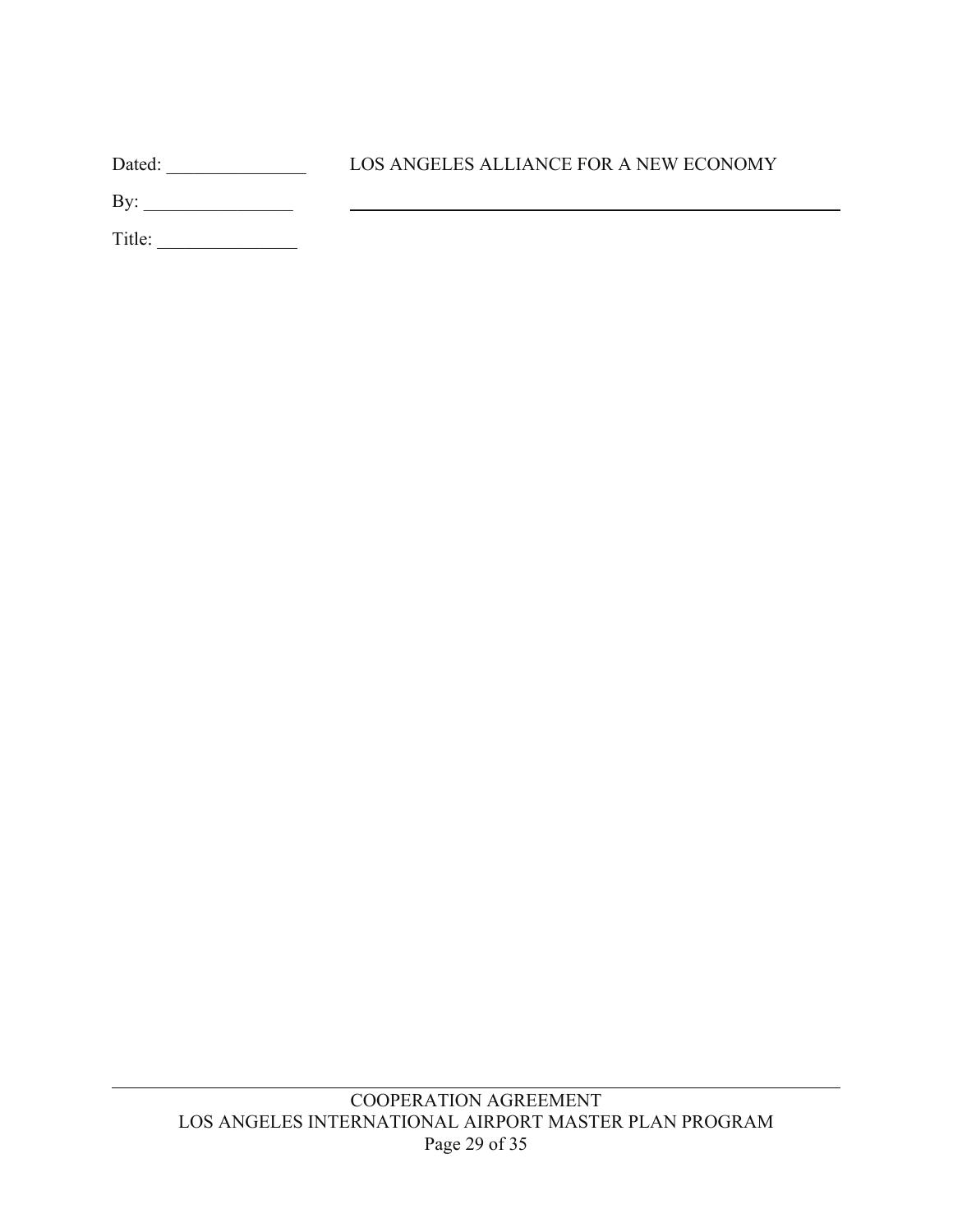| Dated: | LOS ANGELES COUNCIL OF CHURCHES |
|--------|---------------------------------|
| Bv:    |                                 |
| Title: |                                 |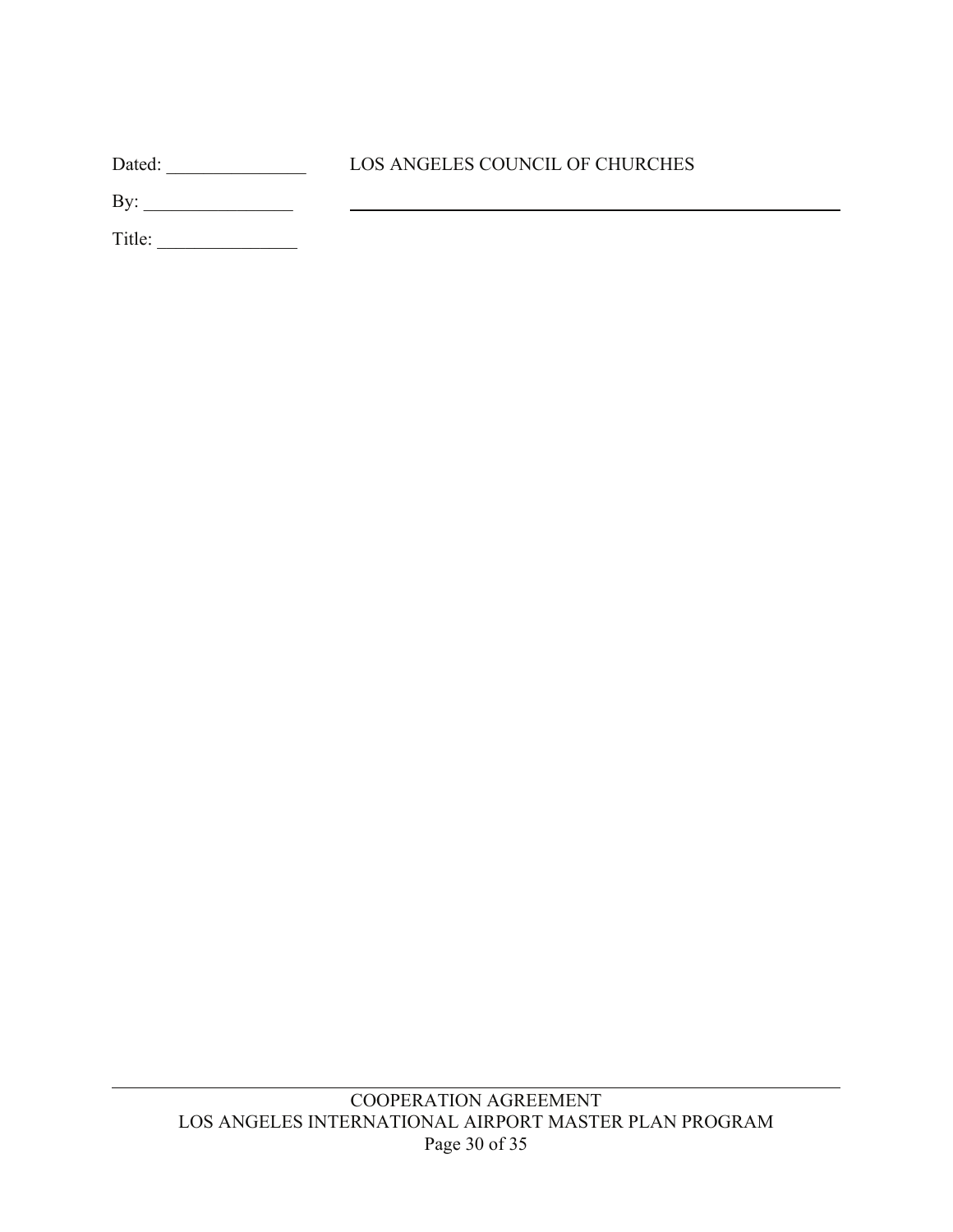| Dated: | NATION OF ISLAM - LOS ANGELES |
|--------|-------------------------------|
| By:    |                               |
| Title: |                               |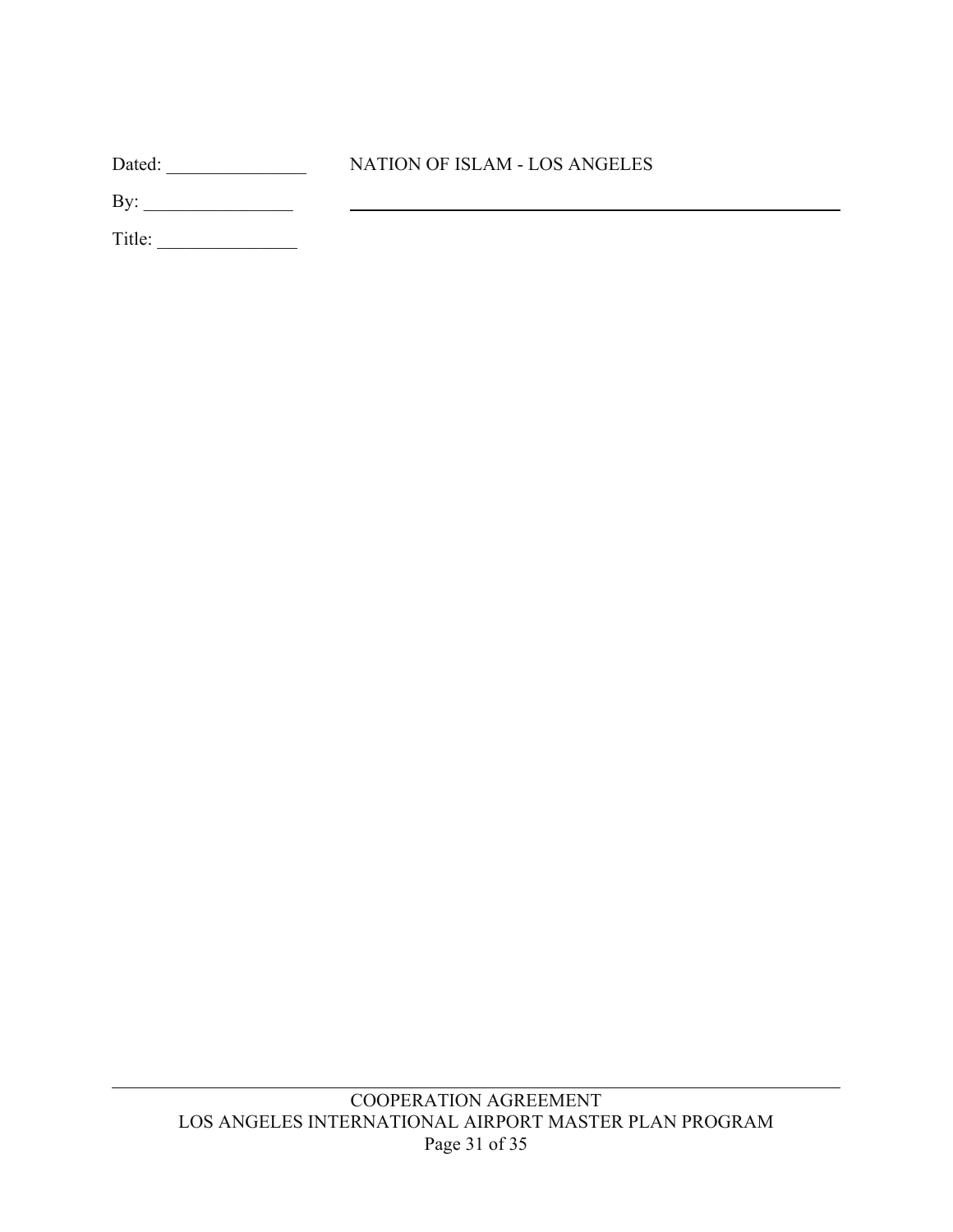| Dated: | NATURAL RESOURCES DEFENSE COUNCIL |  |
|--------|-----------------------------------|--|
| Bv     |                                   |  |
|        |                                   |  |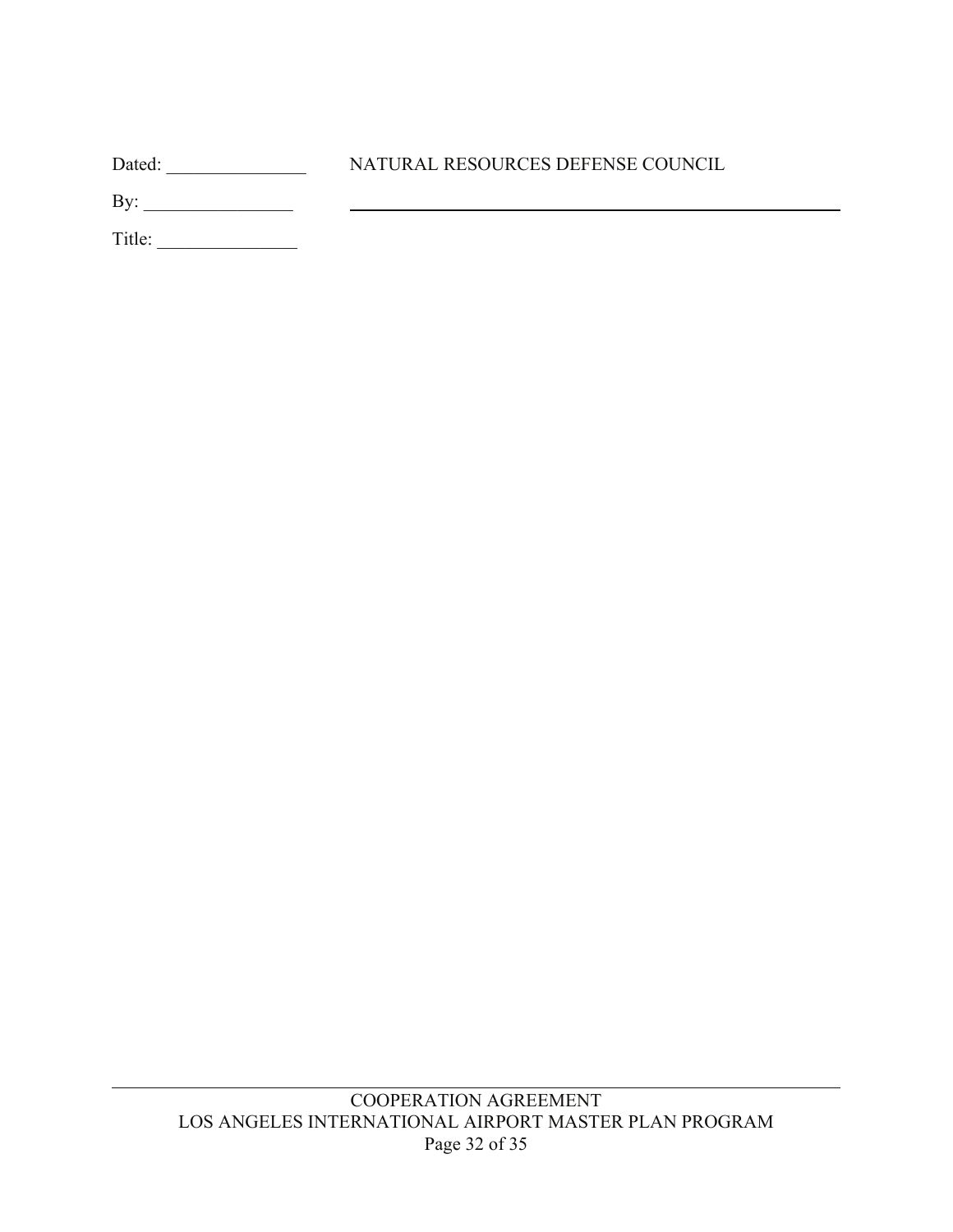#### Dated: \_\_\_\_\_\_\_\_\_\_\_\_\_\_\_ PHYSICIANS FOR SOCIAL RESPONSIBILITY LOS ANGELES

By: \_\_\_\_\_\_\_\_\_\_\_\_\_\_\_\_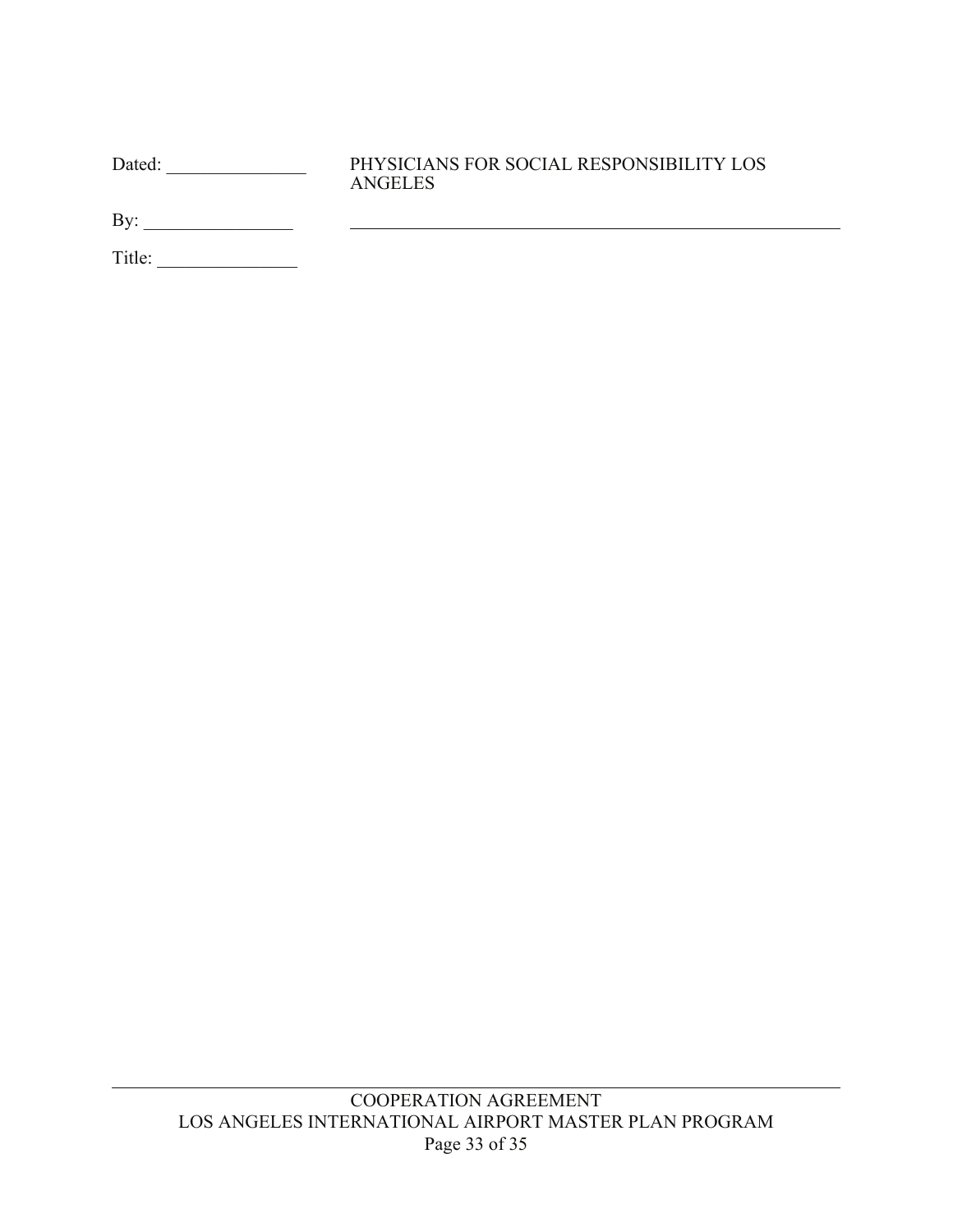| Dated: | SERVICE EMPLOYEES' INTERNATIONAL UNION,<br>LOCAL 347 |  |
|--------|------------------------------------------------------|--|
|        |                                                      |  |

By: \_\_\_\_\_\_\_\_\_\_\_\_\_\_\_\_